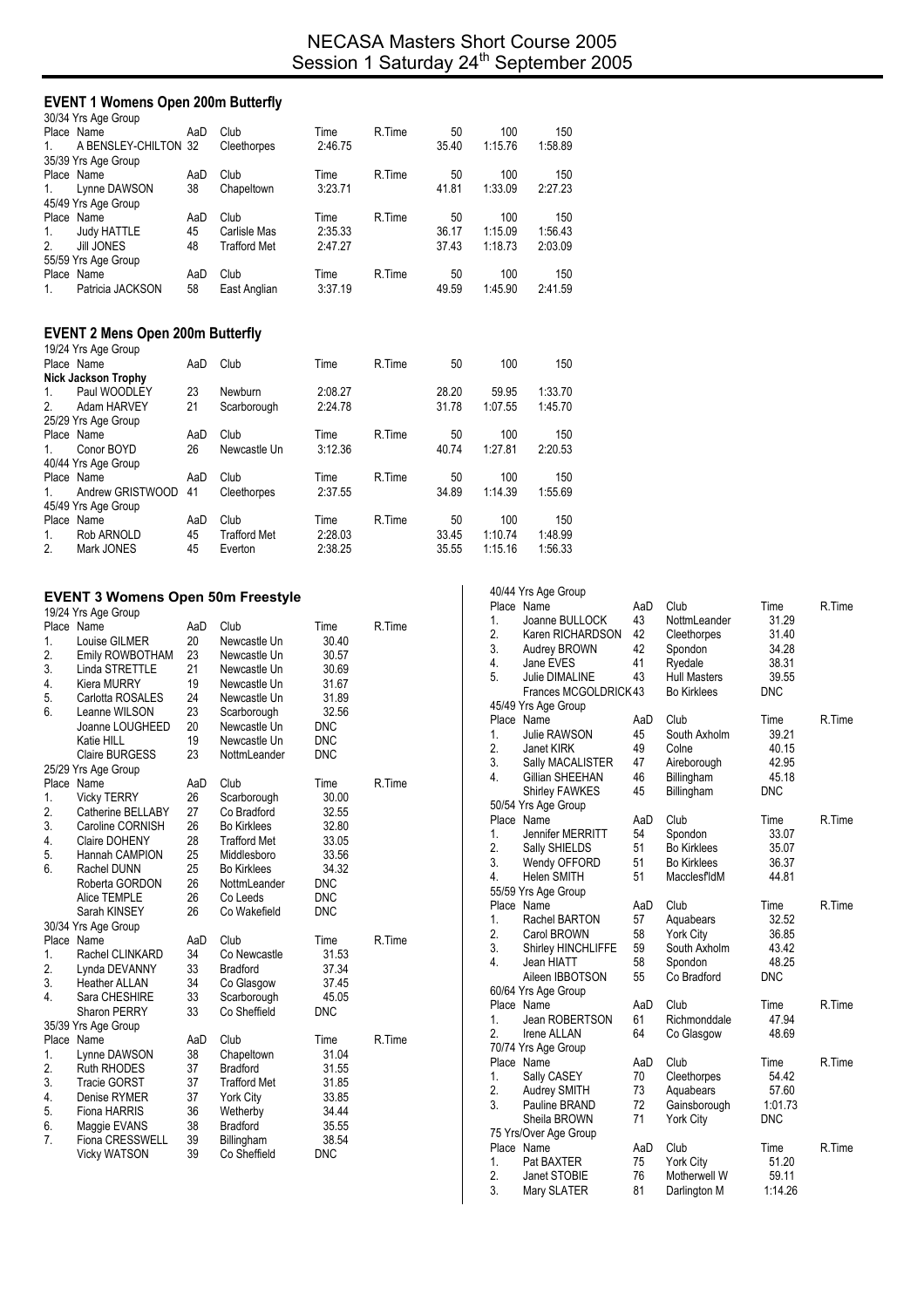## **EVENT 4 Mens Open 50m Freestyle**

|          | 19/24 Yrs Age Group                      |          |                                     |                  |        |
|----------|------------------------------------------|----------|-------------------------------------|------------------|--------|
|          | Place Name                               | AaD      | Club                                | Time             | R.Time |
| 1.<br>2. | Alistair CRAWFORD<br><b>Philip PRATT</b> | 21<br>24 | Rotherham Mo<br>East Leeds          | 24.06<br>25.43   |        |
| 3.       | Mathew KAISER                            | 22       | Scarborough                         | 25.74            |        |
| 4.       | lan PROCTOR                              | 21       | <b>Hull Masters</b>                 | 27.02            |        |
| 5.       | Chris HULME                              | 23       | Newcastle Un                        | 27.29            |        |
| 6.       | Nick HARMAN                              | 21       | <b>Hull Masters</b>                 | 27.34            |        |
| 7.       | Gregan CLARKSON                          | 23       | <b>Hull Masters</b>                 | 28.17            |        |
| 8.       | Jeff MARSHALL                            | 19       | Newcastle Un                        | 28.33            |        |
| 9.       | lan RUSHTON                              | 22       | Newcastle Un                        | 28.37            |        |
| 10.      | Andrew REYNOLDS                          | 24       | Loftus Dol                          | 29.73            |        |
|          | Haseley GORDON                           | 24       | NottmLeander                        | DNC              |        |
|          | 25/29 Yrs Age Group<br>Place Name        | AaD      | Club                                | Time             | R.Time |
| 1.       | Robert CHILDS                            | 25       | East Leeds                          | 25.86            |        |
| 2.       | <b>Scott WATSON</b>                      | 25       | Newcastle Un                        | 27.49            |        |
| 3.       | David BALDWIN                            | 25       | Newcastle Un                        | 27.83            |        |
| 4.       | Paul WAINWRIGHT                          | 27       | York City                           | 28.56            |        |
| 5.       | Paul CORNISH                             | 27       | <b>Bo Kirklees</b>                  | 28.85            |        |
| 6.       | Paul CHAMPKIN                            | 28       | Newcastle Un                        | 28.96            |        |
| 7.       | Adam SMITH                               | 25       | MacclesfldM                         | 30.19            |        |
| 8.       | Conor BOYD                               | 26       | Newcastle Un                        | 31.06            |        |
|          | David STRAUGHAN<br><b>Andrew CASTLE</b>  | 25<br>25 | Newburn<br>Newcastle Un             | <b>DNC</b><br>DQ | ST-    |
|          | 30/34 Yrs Age Group                      |          |                                     |                  |        |
|          | Place Name                               | AaD      | Club                                | Time             | R.Time |
| 1.       | Paul BRIGGS                              | 32       | Halifax                             | 26.88            |        |
| 2.       | Wayne STOTT                              | 34       | NottmLeander                        | 27.08            |        |
| 3.       | Darren BINKS                             | 31       | Thirsk WH                           | 28.75            |        |
| 4.       | Steven MORRIS                            | 33       | Gainsborough                        | 33.31            |        |
| 5.       | Martin GREENWOOD                         | 34       | <b>Bo Kirklees</b>                  | 34.82            |        |
|          | 35/39 Yrs Age Group                      |          |                                     |                  |        |
|          | Place Name                               | AaD      | Club                                | Time             | R.Time |
| 1.       | Philip CROXALL                           | 36       | Colne                               | 28.01            |        |
| 2.<br>3. | lan HARRIS<br>James WHITWELL             | 39<br>38 | Wetherby<br><b>Bo Kirklees</b>      | 28.21<br>29.95   |        |
| 4.       | <b>Bob WHITTAKER</b>                     | 35       | Colne                               | 30.25            |        |
| 5.       | Matthew JAMES                            | 39       | Cleethorpes                         | 31.01            |        |
| 6.       | Glen FENBY                               | 37       | Billingham                          | 31.96            |        |
| 7.       | Alister WRIGLEY                          | 35       | Billingham                          | 33.80            |        |
|          | John KING                                | 36       | South Axholm                        | DNC              |        |
|          | Stephen SMITH                            | 37       | Colne                               | <b>DNC</b>       |        |
|          | 40/44 Yrs Age Group                      |          |                                     |                  |        |
|          | Place Name                               | AaD      | Club                                | Time             | R.Time |
| 1.       | Mike BRETT                               | 42       | NottmLeander                        | 26.40            |        |
| 2.<br>3. | Robert LUCAS<br>Julian HARFORTH          | 44<br>43 | <b>Hull Masters</b><br>Clevelandpol | 26.52<br>26.91   |        |
| 4.       | <b>Stewart ROWE</b>                      | 43       | Kingfisher E                        | 28.48            |        |
| 5.       | Colin ROBBINS                            | 41       | NottmLeander                        | 28.76            |        |
| 6.       | Mark GREENWOOD                           | 43       | Aquabears                           | 29.35            |        |
| 7.       | <b>Richard RYMER</b>                     | 41       | York City                           | 30.89            |        |
| 8.       | Michael KINGSBURY                        | 40       | NottmLeander                        | 31.94            |        |
| 9.       | Nick OVERTON                             | 43       | Bo Kirklees                         | 32.50            |        |
| 10.      | Gary SNOWBALL                            | 44       | Billingham                          | 34.04            |        |
| 11.      | Mark WILSON                              | 42       | Billingham                          | 35.38            |        |
|          | Stephen WORRELL                          | 41       | <b>Bo Kirklees</b>                  | DQ               | ST-    |
|          | 45/49 Yrs Age Group<br>Place Name        | AaD      | Club                                | Time             | R.Time |
| 1.       | <b>Blaise FORD</b>                       | 47       | NottmLeander                        | 27.42            |        |
| 2.       | <b>Graham STRANGE</b>                    | 46       | Clevelandpol                        | 28.68            |        |
| 2.       | Graham ACTON                             | 46       | <b>Bradford</b>                     | 28.68            |        |
| 4.       | lan HARMAN                               | 46       | <b>Hull Masters</b>                 | 28.73            |        |
| 5.       | Mark JONES                               | 45       | Everton                             | 29.34            |        |
| 6.       | Michael SLOAN                            | 46       | Gainsborough                        | 30.61            |        |
| 7.       | <b>Guy FAWKES</b>                        | 46       | Billingham                          | 30.86            |        |
| 8.       | lan MUSCROFT                             | 47       | Billingham                          | 35.66            |        |
| 9.       | Pal TREWIN                               | 46       | Billingham                          | 36.57            |        |
|          | 50/54 Yrs Age Group<br>Place Name        | AaD      | Club                                | Time             | R.Time |
| 1.       | <b>Neville BARTON</b>                    | 51       | Aquabears                           | 27.85            |        |
| 2.       | David RANDALL                            | 51       | <b>Trafford Met</b>                 | 33.33            |        |
|          | 55/59 Yrs Age Group                      |          |                                     |                  |        |
|          | Place Name                               | AaD      | Club                                | Time             | R.Time |
| 1.       | <b>Brian TAYLOR</b>                      | 55       | Doncaster Ma                        | 31.14            |        |
| 2.       | Alan ROWSON                              | 56       | <b>Trafford Met</b>                 | 31.18            |        |
|          |                                          |          |                                     |                  |        |
| 3.       | Steven EDDISON<br>Graham TOSSELL         | 56<br>58 | Co Bradford<br>Oldham               | 37.57<br>DNC     |        |

|    | 60/64 Yrs Age Group                        |           |                             |                    |        |               |
|----|--------------------------------------------|-----------|-----------------------------|--------------------|--------|---------------|
|    | Place Name                                 | AaD       | Club                        | Time               | R.Time |               |
| 1. | Donald FLETCHER                            | 63        | Aquabears                   | 34.22              |        |               |
| 2. | Alex BROWN                                 | 61        | <b>Blyth</b>                | 34.37              |        |               |
| 3. | Ralph JOHNSON                              | 60        | Co Sund'land                | 35.88              |        |               |
|    | 65/69 Yrs Age Group                        |           |                             |                    |        |               |
|    | Place Name                                 | AaD       | Club                        | Time               | R.Time |               |
| 1. | Peter KENDREW                              | 65        | <b>York City</b>            | 31.94              |        |               |
| 2. | Dennis HARRISON                            | 68        | Hull Masters                | 36.22              |        |               |
| 3. | Alan BROWN                                 | 66        | Aquabears                   | 48.42              |        |               |
|    | 70/74 Yrs Age Group<br>Place Name          |           |                             |                    |        |               |
| 1. | <b>Cliff WARD</b>                          | AaD<br>74 | Club<br>Stockton            | Time<br>36.37      | R.Time |               |
| 2. | lan YOUNG                                  | 70        | Gates & Whick               | 37.41              |        |               |
|    | 75 Yrs/Over Age Group                      |           |                             |                    |        |               |
|    | Place Name                                 | AaD       | Club                        | Time               | R.Time |               |
| 1. | Raoul FELD                                 | 75        | <b>Grimsby Sant</b>         | 43.71              |        |               |
| 2. | Martin MCNULTY                             | 83        | Middlesboro                 | 49.06              |        |               |
|    |                                            |           |                             |                    |        |               |
|    | <b>EVENT 5 Womens Open 100m Backstroke</b> |           |                             |                    |        |               |
|    | 19/24 Yrs Age Group                        |           |                             |                    |        |               |
|    | Place Name                                 | AaD       | Club                        | Time               | R.Time | 50            |
| 1. | Danille JEGIER                             | 19        | Newcastle Un                | 1:14.19            |        | 35.46         |
| 2. | <b>Helen MUSCROFT</b>                      | 21        | Billingham                  | 1:16.27            |        | 37.07         |
| 3. | Lorraine RIDDLE                            | 21        | Billingham                  | 1:27.37            |        | 42.89         |
|    | Joanne LOUGHEED                            | 20        | Newcastle Un                | <b>DNC</b>         |        |               |
|    | 25/29 Yrs Age Group                        |           |                             |                    |        |               |
|    | Place Name                                 | AaD       | Club                        | Time               | R.Time | 50            |
| 1. | <b>Heather HUDSON</b>                      | 25        | Aquabears                   | 1:15.70            |        | 36.26         |
| 2. | Hannah CAMPION                             | 25        | Middlesboro                 | 1:18.92            |        | 37.90         |
|    | 30/34 Yrs Age Group                        |           |                             |                    |        |               |
|    | Place Name                                 | AaD       | Club                        | Time               | R.Time | 50            |
| 1. | A BENSLEY-CHILTON 32                       |           | Cleethorpes                 | 1:14.83            |        | 35.85         |
|    | <b>Colleen BRISTOW</b>                     | 30        | <b>Hull Masters</b>         | <b>DNC</b>         |        |               |
|    | 35/39 Yrs Age Group                        |           |                             |                    | R.Time |               |
| 1. | Place Name                                 | AaD<br>37 | Club<br><b>Trafford Met</b> | Time               |        | 50<br>38.48   |
| 2. | <b>Tracie GORST</b><br>Anna NICHOLSON      | 35        | York City                   | 1:18.75<br>1:24.05 |        | 39.08         |
| 3. | Jenny BOOTH                                | 38        | Cosacss                     | 1:54.18            |        | 56.56         |
|    | 40/44 Yrs Age Group                        |           |                             |                    |        |               |
|    | Place Name                                 | AaD       | Club                        | Time               | R.Time | 50            |
| 1. | Carolyn IRVINE                             | 42        | <b>Bo Kirklees</b>          | 1:21.85            |        | 39.48         |
|    | Frances MCGOLDRICK43                       |           | <b>Bo Kirklees</b>          | <b>DNC</b>         |        |               |
|    | 45/49 Yrs Age Group                        |           |                             |                    |        |               |
|    | Place Name                                 | AaD       | Club                        | Time               | R.Time | 50            |
| 1. | Sue WILSON                                 | 47        | Billingham                  | 1:37.59            |        | 47.97         |
| 2. | Sian O'DEA                                 | 45        | Hadrian Mast                | 1:44.97            |        | 50.45         |
|    | 50/54 Yrs Age Group                        |           |                             |                    |        |               |
|    | Place Name                                 | AaD       | Club                        | Time               | R.Time | 50            |
| 1. | Wendy OFFORD                               | 51        | <b>Bo Kirklees</b>          | 1:34.51            |        | 43.67         |
|    | 55/59 Yrs Age Group                        |           |                             |                    |        |               |
|    | Place Name                                 | AaD       | Club                        | Time               | R.Time | 50            |
| 1. | Rachel BARTON                              | 57        | Aquabears                   | 1:25.17            |        | 42.05         |
|    | <b>Shirley HINCHLIFFE</b>                  | 59        | South Axholm                | DQ                 | T-2L   | 55.59         |
|    | 60/64 Yrs Age Group                        |           |                             |                    |        |               |
|    | Place Name                                 | AaD       | Club                        | Time               | R.Time | 50            |
| 1. | Jean ROBERTSON                             | 61        | Richmonddale                | 2:07.35            |        | 59.87         |
|    | 70/74 Yrs Age Group                        |           |                             |                    |        |               |
|    | Place Name                                 | AaD       | Club                        | Time               | R.Time | 50            |
| 1. | <b>Audrey SMITH</b>                        | 73        | Aquabears                   | 2:16.92            |        | 1:07.62       |
| 2. | Pauline BRAND                              | 72        | Gainsborough                | 2:32.46            |        | 1:15.40       |
|    | 75 Yrs/Over Age Group                      |           |                             |                    |        |               |
| 1. | Place Name<br>Janet STOBIE                 | AaD<br>76 | Club<br>Motherwell W        | Time<br>2:39.25    | R.Time | 50<br>1:17.79 |
| 2. | Mary SLATER                                | 81        | Darlington M                | 2:47.63            |        | 1:22.25       |
|    |                                            |           |                             |                    |        |               |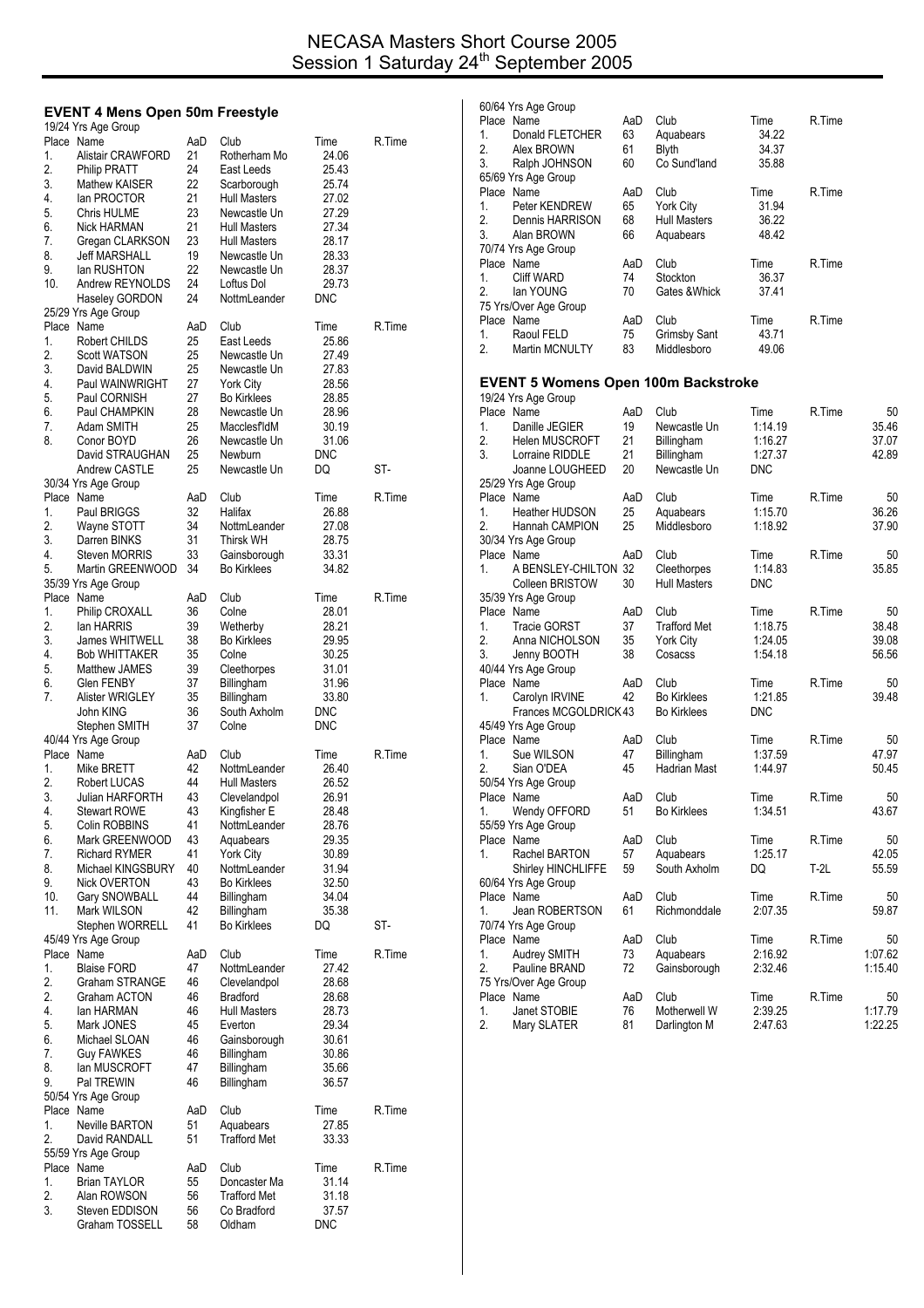## NECASA Masters Short Course 2005 Session 1 Saturday 24<sup>th</sup> September 2005

|    |                                              |     |                     |            |        |         | 2.         | Stephen ALLEN         | 45  | <b>Hull Masters</b> | 1:12.88    |        | 35.06   |
|----|----------------------------------------------|-----|---------------------|------------|--------|---------|------------|-----------------------|-----|---------------------|------------|--------|---------|
|    | <b>EVENT 6 Mens Open 100m Backstroke</b>     |     |                     |            |        |         | 3.         | Graham STRANGE        | 46  | Clevelandpol        | 1:15.85    |        | 37.92   |
|    | 19/24 Yrs Age Group                          |     |                     |            |        |         | 4.         | Mark JONES            | 45  | Everton             | 1:17.34    |        | 38.02   |
|    | Place Name                                   | AaD | Club                | Time       | R.Time | 50      | 5.         | <b>Guy FAWKES</b>     | 46  | Billingham          | 1:31.31    |        | 44.45   |
| 1. | Chris HULME                                  | 23  | Newcastle Un        | 1:02.60    |        | 30.80   |            | 50/54 Yrs Age Group   |     |                     |            |        |         |
| 2. | <b>Alistair MILLS</b>                        | 20  | Scarborough         | 1:03.76    |        | 31.00   | Place Name |                       | AaD | Club                | Time       | R.Time | 50      |
| 3. | <b>Philip PRATT</b>                          | 24  | East Leeds          | 1:04.17    |        | 30.52   | 1.         | Chris BROWN           | 52  | Co Bradford         | 1:08.64    |        | 32.83   |
| 4. | Peter RIDDLE                                 | 20  | <b>Billingham</b>   | 1:09.75    |        | 33.34   | 2.         | Philip TAYLOR         | 52  | Clevelandpol        | 1:16.28    |        | 36.73   |
| 5. | Graham GAGG                                  | 21  | <b>Hull Masters</b> | 1:11.60    |        | 34.53   | 3.         | David RANDALL         | 51  | <b>Trafford Met</b> | 1:26.61    |        |         |
| 6. | Gregan CLARKSON                              | 23  | <b>Hull Masters</b> | 1:13.14    |        |         |            | 55/59 Yrs Age Group   |     |                     |            |        |         |
|    | 25/29 Yrs Age Group                          |     |                     |            |        |         | Place Name |                       | AaD | Club                | Time       | R.Time | 50      |
|    | Place Name                                   | AaD | Club                | Time       | R.Time | 50      | 1.         | Graeme SHUTT          | 56  | Co Sund'land        | 1:44.80    |        | 50.01   |
| 1. | Dominic JOHNSTON                             | 28  | Gates & Whick       | 1:07.91    |        | 31.66   | 2.         | Phil JOHNSTON         | 57  | Gates & Whick       | 1:52.57    |        | 55.03   |
| 2. | Darren JACKSON                               | 28  | Wetherby            | 1:10.63    |        | 34.88   |            | Graham TOSSELL        | 58  | Oldham              | <b>DNC</b> |        |         |
| 3. | <b>Scott WATSON</b>                          | 25  | Newcastle Un        | 1:12.71    |        | 35.78   |            | 60/64 Yrs Age Group   |     |                     |            |        |         |
|    | Paul CORNISH                                 | 27  | <b>Bo Kirklees</b>  | DNF        |        |         | Place Name |                       | AaD | Club                | Time       | R.Time | 50      |
|    | 30/34 Yrs Age Group                          |     |                     |            |        |         | 1.         | Ralph JOHNSON         | 60  | Co Sund'land        | 1:31.78    |        | 44.27   |
|    | Place Name                                   | AaD | Club                | Time       | R.Time | 50      | 2.         | lan DAVISON           | 62  | South Axholm        | 1.44.87    |        | 47.18   |
|    | James HUBBARD                                | 32  | Co Sheffield        | <b>DNC</b> |        |         |            | 65/69 Yrs Age Group   |     |                     |            |        |         |
|    |                                              |     |                     |            |        |         | Place Name |                       | AaD | Club                | Time       | R.Time | 50      |
|    | 35/39 Yrs Age Group                          |     |                     |            |        |         | 1.         | <b>Bill MOORE</b>     | 68  | Halifax             | 1:38.76    |        | 48.12   |
|    | Place Name                                   | AaD | Club                | Time       | R.Time | 50      | 2.         | Geoffrey HALES        | 66  | <b>Hull Masters</b> | 1:52.54    |        | 54.69   |
| 1. | <b>Bob WHITTAKER</b>                         | 35  | Colne               | 1:20.11    |        | 39.55   |            | 70/74 Yrs Age Group   |     |                     |            |        |         |
| 2. | Alister WRIGLEY                              | 35  | Billingham          | 1:23.29    |        | 40.41   | Place Name |                       | AaD | Club                | Time       | R.Time | 50      |
|    | John KING                                    | 36  | South Axholm        | <b>DNC</b> |        |         | 1.         | <b>Cliff WARD</b>     | 74  | Stockton            | 1:38.43    |        | 47.39   |
|    | 40/44 Yrs Age Group                          |     |                     |            |        |         | 2.         | lan YOUNG             | 70  | Gates & Whick       | 1:39.10    |        | 46.95   |
|    | Place Name                                   | AaD | Club                | Time       | R.Time | 50      |            | 75 Yrs/Over Age Group |     |                     |            |        |         |
| 1. | Julian HARFORTH                              | 43  | Clevelandpol        | 1:09.04    |        | 33.35   | Place Name |                       | AaD | Club                | Time       | R.Time | 50      |
| 2. | Colin ROBBINS                                | 41  | NottmLeander        | 1:16.19    |        | 37.10   | 1.         | Raoul FELD            | 75  | <b>Grimsby Sant</b> | 1:59.77    |        | 57.31   |
| 3. | <b>Tony FAWTHROP</b>                         | 43  | <b>Bo Kirklees</b>  | 1.16.47    |        | 36.95   | 2.         | Martin MCNULTY        | 83  | Middlesboro         | 2:17.03    |        | 1:08.32 |
| 4. | <b>Nick OVERTON</b>                          | 43  | <b>Bo Kirklees</b>  | 1:35.56    |        | 45.23   |            | Joseph BYROM          | 80  | Co Leeds            | <b>DNC</b> |        |         |
|    | 45/49 Yrs Age Group                          |     |                     |            |        |         |            |                       |     |                     |            |        |         |
|    | Place Name                                   | AaD | Club                | Time       | R.Time | 50      |            |                       |     |                     |            |        |         |
| 1. | Graham ACTON                                 | 46  | <b>Bradford</b>     | 1:10.90    |        | 34.06   |            |                       |     |                     |            |        |         |
|    | <b>EVENT 7 Womens Open 200m Breaststroke</b> |     |                     |            |        |         |            |                       |     |                     |            |        |         |
|    | 19/24 Yrs Age Group                          |     |                     |            |        |         |            |                       |     |                     |            |        |         |
|    | Place Name                                   | AaD | Club                | Time       | R.Time | 50      | 100        | 150                   |     |                     |            |        |         |
| 1. | Sarah GERMAIN                                | 21  | Newcastle Un        | 2:50.70    |        | 39.11   | 1:22.11    | 2:06.19               |     |                     |            |        |         |
|    | 25/29 Yrs Age Group                          |     |                     |            |        |         |            |                       |     |                     |            |        |         |
|    | Place Name                                   | AaD | Club                | Time       | R.Time | 50      | 100        | 150                   |     |                     |            |        |         |
| 1. | Michelle MORRIS                              | 25  | Wetherby            | 3:24.88    |        | 47.69   | 1:39.46    | 2:32.51               |     |                     |            |        |         |
|    | 30/34 Yrs Age Group                          |     |                     |            |        |         |            |                       |     |                     |            |        |         |
|    | Place Name                                   | AaD | Club                | Time       | R.Time | 50      | 100        | 150                   |     |                     |            |        |         |
| 1. | <b>Heather ALLAN</b>                         | 34  | Co Glasgow          | 3:38.97    |        | 49.41   | 1:46.21    | 2:42.85               |     |                     |            |        |         |
|    | Emma BLOWER                                  | 34  | <b>Trafford Met</b> | <b>DNC</b> |        |         |            |                       |     |                     |            |        |         |
|    | 35/39 Yrs Age Group                          |     |                     |            |        |         |            |                       |     |                     |            |        |         |
|    | Place Name                                   | AaD | Club                | Time       | R.Time | 50      | 100        | 150                   |     |                     |            |        |         |
| 1. | <b>Tarn WHITWORTH</b>                        | 38  | <b>Bradford</b>     | 3:09.68    |        | 41.93   | 1:28.74    | 2:18.93               |     |                     |            |        |         |
|    | 40/44 Yrs Age Group                          |     |                     |            |        |         |            |                       |     |                     |            |        |         |
|    | Place Name                                   | AaD | Club                | Time       | R.Time | 50      | 100        | 150                   |     |                     |            |        |         |
| 1. |                                              | 41  | Ryedale             | 3:34.21    |        | 49.50   | 1:43.93    | 2:41.24               |     |                     |            |        |         |
|    | Jane EVES                                    |     |                     |            |        |         |            |                       |     |                     |            |        |         |
| 2. | Julie DIMALINE                               | 43  | <b>Hull Masters</b> | 3:58.75    |        | 54.83   | 1:55.80    | 2:57.13               |     |                     |            |        |         |
|    | 45/49 Yrs Age Group                          |     |                     |            |        |         |            |                       |     |                     |            |        |         |
|    | Place Name                                   | AaD | Club                | Time       | R.Time | 50      | 100        | 150                   |     |                     |            |        |         |
| 1. | <b>Judy HATTLE</b>                           | 45  | Carlisle Mas        | 2:58.07    |        | 41.77   | 1:26.61    | 2:11.97               |     |                     |            |        |         |
| 2. | Judith PASCALE                               | 48  | Gates & Whick       | 3:35.63    |        | 49.45   | 1.44.26    | 2:40.84               |     |                     |            |        |         |
| 3. | Sian O'DEA                                   | 45  | Hadrian Mast        | 3:40.93    |        | 51.89   | 1.47.75    | 2.44.92               |     |                     |            |        |         |
| 4. | Julie RAWSON                                 | 45  | South Axholm        | 3:52.28    |        | 52.99   | 1:51.73    | 2:53.65               |     |                     |            |        |         |
|    | <b>Verity DOBBIE</b>                         | 46  | Gates & Whick       | <b>DNC</b> |        |         |            |                       |     |                     |            |        |         |
|    | 50/54 Yrs Age Group                          |     |                     |            |        |         |            |                       |     |                     |            |        |         |
|    | Place Name                                   | AaD | Club                | Time       | R.Time | 50      | 100        | 150                   |     |                     |            |        |         |
| 1. | Jennifer MERRITT                             | 54  | Spondon             | 3:07.12    |        | 42.49   | 1:29.42    | 2:18.07               |     |                     |            |        |         |
| 2. | Sally SHIELDS                                | 51  | <b>Bo Kirklees</b>  | 3:21.64    |        | 46.11   | 1:37.96    | 2:30.99               |     |                     |            |        |         |
| 3. | Jackie HUGHES                                | 52  | Lindum Mink         | 3:32.07    |        | 49.53   | 1:43.71    | 2:39.64               |     |                     |            |        |         |
|    | 70/74 Yrs Age Group                          |     |                     |            |        |         |            |                       |     |                     |            |        |         |
|    | Place Name                                   | AaD | Club                | Time       | R.Time | 50      | 100        | 150                   |     |                     |            |        |         |
| 1. | Sally CASEY                                  | 70  | Cleethorpes         | 4:41.50    |        | 1:03.02 | 2:14.96    | 3:30.12               |     |                     |            |        |         |
| 2. | Pauline BRAND                                | 72  | Gainsborough        | 5:15.86    |        | 1:14.48 | 2:37.04    | 3:58.42               |     |                     |            |        |         |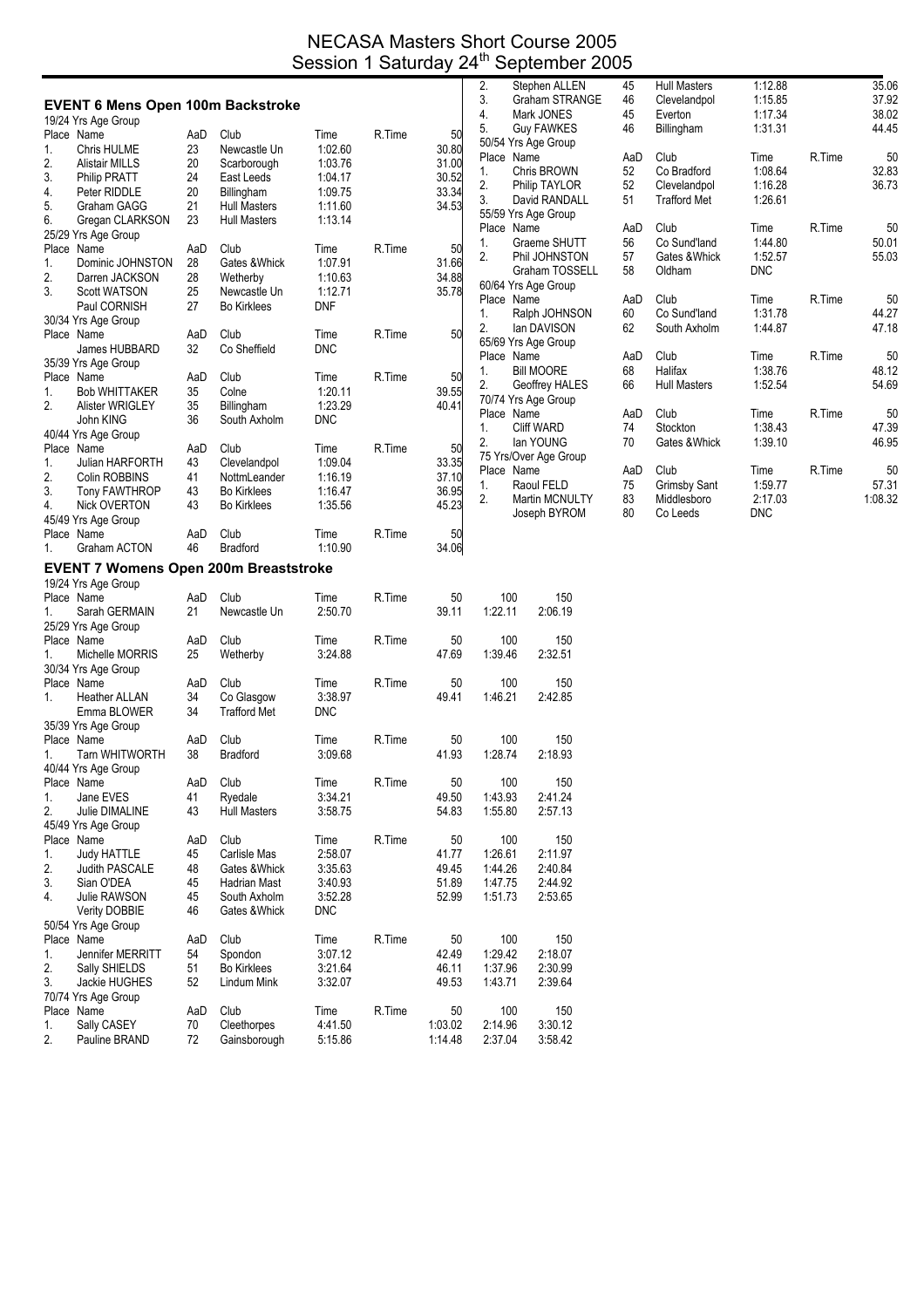## NECASA Masters Short Course 2005 Session 1 Saturday 24<sup>th</sup> September 2005

| <b>EVENT 8 Mens Open 200m Breaststroke</b> |                        |     |                    |         |        |       |         |         |  |  |
|--------------------------------------------|------------------------|-----|--------------------|---------|--------|-------|---------|---------|--|--|
|                                            | 19/24 Yrs Age Group    |     |                    |         |        |       |         |         |  |  |
|                                            | Place Name             | AaD | Club               | Time    | R.Time | 50    | 100     | 150     |  |  |
| 1.                                         | <b>Richard RUSSELL</b> | 20  | Newcastle Un       | 2:38.06 |        | 35.52 | 1:14.09 | 1.55.93 |  |  |
| 2.                                         | Andrew REYNOLDS        | 24  | Loftus Dol         | 2:50.18 |        | 36.65 | 1:20.04 | 2:06.66 |  |  |
| 3.                                         | Nicholas JONES         | 20  | Chapeltown         | 2:56.48 |        | 37.74 | 1:20.95 | 2:07.96 |  |  |
|                                            | Peter GERMAIN          | 19  | Newcastle Un       | 2:39.32 |        | 36.15 | 1:15.72 | 1:57.21 |  |  |
|                                            | 25/29 Yrs Age Group    |     |                    |         |        |       |         |         |  |  |
|                                            | Place Name             | AaD | Club               | Time    | R.Time | 50    | 100     | 150     |  |  |
| 1.                                         | <b>Stewart WORTHY</b>  | 27  | <b>Bo Kirklees</b> | 2:49.25 |        | 38.82 | 1:21.51 | 2:06.19 |  |  |
|                                            | 30/34 Yrs Age Group    |     |                    |         |        |       |         |         |  |  |
|                                            | Place Name             | AaD | Club               | Time    | R.Time | 50    | 100     | 150     |  |  |
| 1.                                         | Martin GREENWOOD       | 34  | <b>Bo Kirklees</b> | 3:15.99 |        | 44.63 | 1:34.71 | 2:25.07 |  |  |
|                                            | 35/39 Yrs Age Group    |     |                    |         |        |       |         |         |  |  |
|                                            | Place Name             | AaD | Club               | Time    | R.Time | 50    | 100     | 150     |  |  |
| 1.                                         | lan HARRIS             | 39  | Wetherby           | 2:50.03 |        | 37.93 | 1:20.51 | 2:04.78 |  |  |
| 2.                                         | Matthew JAMES          | 39  | Cleethorpes        | 3:05.77 |        | 41.79 | 1:28.35 | 2:17.25 |  |  |
| 3.                                         | Glen FENBY             | 37  | Billingham         | 3:15.12 |        | 45.52 | 1:34.35 | 2:24.77 |  |  |
|                                            | 40/44 Yrs Age Group    |     |                    |         |        |       |         |         |  |  |
|                                            | Place Name             | AaD | Club               | Time    | R.Time | 50    | 100     | 150     |  |  |
| 1.                                         | Andrew GRISTWOOD       | 41  | Cleethorpes        | 3:00.20 |        | 41.25 | 1:25.99 | 2:12.96 |  |  |
|                                            | 45/49 Yrs Age Group    |     |                    |         |        |       |         |         |  |  |
|                                            | Place Name             | AaD | Club               | Time    | R.Time | 50    | 100     | 150     |  |  |
| 1.                                         | Michael WATSON         | 45  | Clevelandpol       | 2:52.45 |        | 39.59 | 1:24.04 | 2:08.54 |  |  |
| 2.                                         | Mark JONES             | 45  | Everton            | 2:58.22 |        | 40.94 | 1:26.37 | 2:12.50 |  |  |
| 3.                                         | lan MUSCROFT           | 47  | Billingham         | 3:28.45 |        | 46.35 | 1:38.03 | 2:32.94 |  |  |
|                                            | 50/54 Yrs Age Group    |     |                    |         |        |       |         |         |  |  |
|                                            | Place Name             | AaD | Club               | Time    | R.Time | 50    | 100     | 150     |  |  |
| 1.                                         | Graham PEARSON         | 53  | Gates & Whick      | 2:51.07 |        | 38.51 | 1:20.80 | 2:04.93 |  |  |
|                                            | 55/59 Yrs Age Group    |     |                    |         |        |       |         |         |  |  |
|                                            | Place Name             | AaD | Club               | Time    | R.Time | 50    | 100     | 150     |  |  |
| 1.                                         | <b>Brian TAYLOR</b>    | 55  | Doncaster Ma       | 3:17.75 |        | 43.66 | 1:31.60 | 2:24.34 |  |  |
| 2.                                         | <b>Terence MCGEE</b>   | 58  | Middlesboro        | 3:18.27 |        | 44.06 | 1:32.92 | 2:23.76 |  |  |
| 3.                                         | Steven EDDISON         | 56  | Co Bradford        | 3:48.68 |        | 52.56 | 1:50.47 | 2:51.13 |  |  |
|                                            | 60/64 Yrs Age Group    |     |                    |         |        |       |         |         |  |  |
|                                            | Place Name             | AaD | Club               | Time    | R.Time | 50    | 100     | 150     |  |  |
| 1.                                         | Alan BERRY             | 62  | <b>York City</b>   | 3:22.89 |        | 45.40 | 1:37.03 | 2:29.03 |  |  |
| 2.                                         | George JACKSON         | 60  | Howe Bridge        | 3:34.78 |        | 47.94 | 1:43.13 | 2:41.19 |  |  |
| 3.                                         | lan DAVISON            | 62  | South Axholm       | 3:49.53 |        | 54.42 | 1:53.19 | 2:53.89 |  |  |
|                                            | 65/69 Yrs Age Group    |     |                    |         |        |       |         |         |  |  |
|                                            | Place Name             | AaD | Club               | Time    | R.Time | 50    | 100     | 150     |  |  |
| 1.                                         | <b>Bill MOORE</b>      | 68  | Halifax            | 3:32.86 |        | 46.65 | 1:40.66 | 2:37.46 |  |  |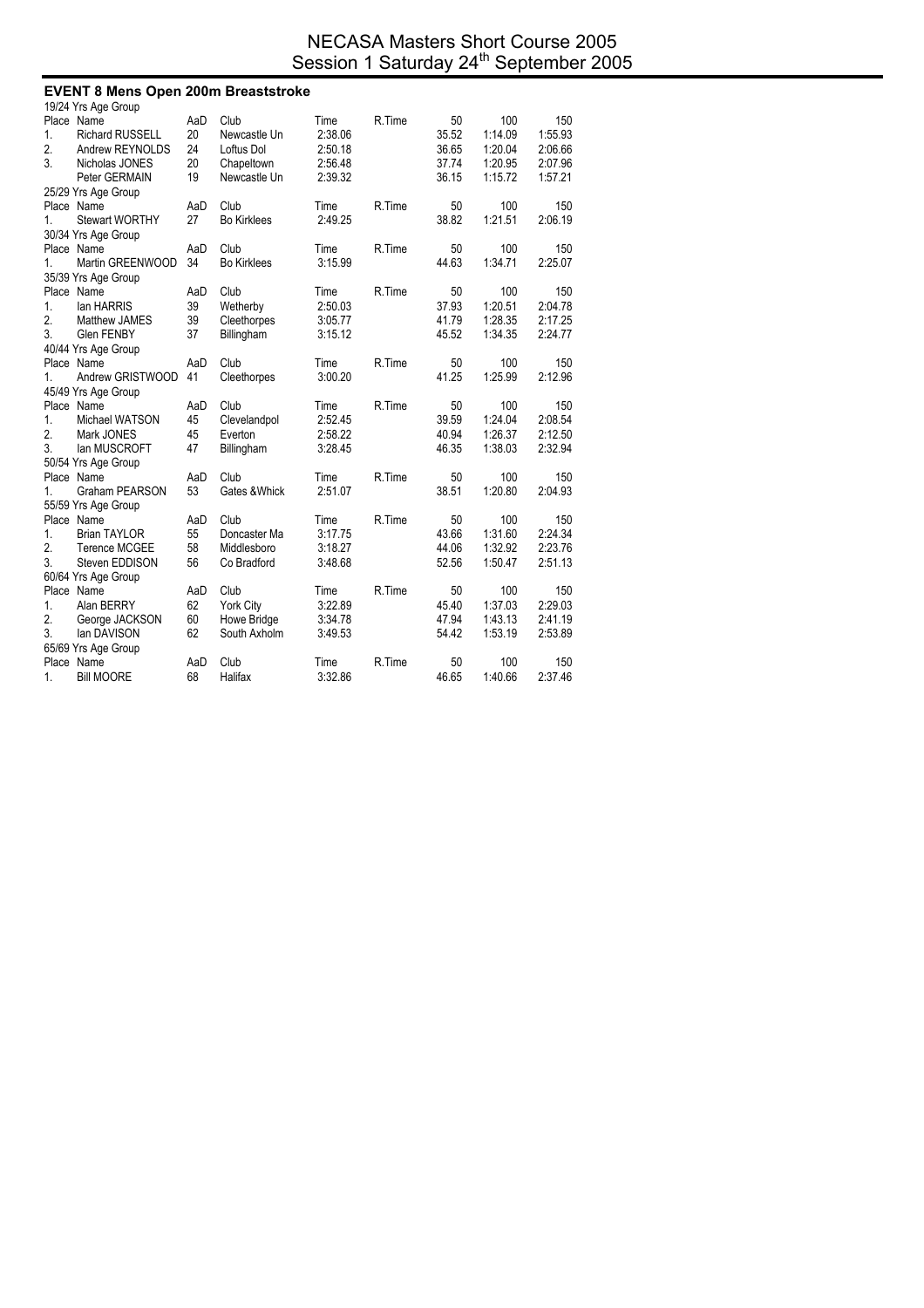|          | <b>EVENT 9 Womens Open 100m IM</b>          |          |                     |                       |        |                |
|----------|---------------------------------------------|----------|---------------------|-----------------------|--------|----------------|
|          | 19/24 Yrs Age Group                         |          |                     |                       |        |                |
|          | Place Name                                  | AaD      | Club                | Time                  | R.Time | 50             |
| 1.       | Danille JEGIER                              | 19       | Newcastle Un        | 1:14.67               |        | 35.33          |
| 2.       | Louise GILMER                               | 20       | Newcastle Un        | 1:15.53               |        | 33.57          |
| 3.       | <b>Claire BURGESS</b>                       | 23       | NottmLeander        | 1:20.79               |        | 37.16          |
| 4.       | Carlotta ROSALES                            | 24       | Newcastle Un        | 1:21.06               |        | 38.87          |
| 5.       | <b>Helen MUSCROFT</b>                       | 21       | Billingham          | 1:21.78               |        | 38.57          |
| 6.       | Leanne WILSON                               | 23       | Scarborough         | 1:25.21               |        | 40.64          |
| 7.       | Lorraine RIDDLE                             | 21       | Billingham          | 1:29.11               |        | 41.76          |
|          | 25/29 Yrs Age Group                         |          |                     |                       |        |                |
|          | Place Name                                  | AaD      | Club                | Time                  | R.Time | 50             |
| 1.       | Caroline CORNISH                            | 26       | <b>Bo Kirklees</b>  | 1:17.57               |        | 36.96          |
| 2.       | Evelyn BATE                                 | 26       | Wetherby            | 1:22.21               |        | 37.27          |
| 3.       | Catherine BELLABY                           | 27       | Co Bradford         | 1:22.52               |        | 38.74          |
| 4.       | Hannah CAMPION                              | 25       | Middlesboro         | 1:23.28               |        | 37.77          |
| 5.       | Rachel DUNN                                 | 25       | <b>Bo Kirklees</b>  | 1:23.59               |        | 38.95          |
| 6.       | Claire DOHENY                               | 28       | <b>Trafford Met</b> | 1:24.62               |        | 38.72          |
|          | Emma WOODS                                  | 29       | Co Leeds            | DNC                   |        |                |
|          | Sarah KINSEY                                | 26       | Co Wakefield        | DNC                   |        |                |
|          | 30/34 Yrs Age Group                         |          |                     |                       |        |                |
|          | Place Name                                  | AaD      | Club                | Time                  | R.Time | 50             |
| 1.       | Rachel CLINKARD                             | 34       | Co Newcastle        | 1:21.87               |        | 37.92          |
| 2.       | Karen DRIVER                                | 34       | Colne               | 1:21.98               |        | 40.36          |
| 3.       | <b>Colleen BRISTOW</b>                      | 30       | <b>Hull Masters</b> | 1:29.21               |        | 42.75          |
| 4.       | Heather ALLAN                               | 34       | Co Glasgow          | 1:34.64               |        | 45.82          |
|          | <b>Sharon PERRY</b>                         | 33       | Co Sheffield        | DNC                   |        |                |
|          | 35/39 Yrs Age Group                         |          |                     |                       |        |                |
|          | Place Name                                  | AaD      | Club                | Time                  | R.Time | 50             |
| 1.       | <b>Ruth RHODES</b>                          | 37       | <b>Bradford</b>     | 1:19.06               |        | 36.91          |
| 2.       | Lynne DAWSON                                | 38       | Chapeltown          | 1:20.86               |        | 38.14          |
| 3.       | Fiona HARRIS                                | 36       | Wetherby            | 1:27.32               |        | 43.43          |
| 4.       | Fiona CRESSWELL                             | 39       | Billingham          | 1:38.56               |        | 46.89          |
|          | Elaine COOPER                               | 36       | Darlington M        | DNC                   |        |                |
|          | <b>Vicky WATSON</b>                         | 39       | Co Sheffield        | DNC                   |        |                |
|          | 40/44 Yrs Age Group                         |          |                     |                       |        |                |
|          | Place Name                                  | AaD      | Club                | Time                  | R.Time | 50             |
| 1.       | Joanne BULLOCK                              | 43       | NottmLeander        | 1:20.28               |        | 37.28          |
| 2.       | Carolyn IRVINE                              | 42       | <b>Bo Kirklees</b>  | 1:21.90               |        | 37.72          |
| 3.       | Audrey BROWN                                | 42       | Spondon             | 1:31.23               |        | 42.74          |
| 4.       | Jane EVES                                   | 41       | Ryedale             | 1:36.47               |        | 46.76          |
| 5.       | <b>Julie DIMALINE</b>                       | 43       | <b>Hull Masters</b> | 1:46.84               |        | 52.41          |
|          | Frances MCGOLDRICK43                        |          | <b>Bo Kirklees</b>  | DNC                   |        |                |
|          | 45/49 Yrs Age Group                         |          |                     |                       |        |                |
|          | Place Name                                  | AaD      | Club                | Time                  | R.Time | 50             |
| 1.<br>2. | Judith PASCALE                              | 48       | Gates & Whick       | 1:36.18               |        | 48.77<br>49.36 |
| 3.       | Sue WILSON                                  | 47<br>45 | Billingham          | 1:45.09<br>1:45.61    |        |                |
|          | Julie RAWSON                                | 47       | South Axholm        |                       |        | 52.80          |
| 4.       | Sally MACALISTER                            | 46       | Aireborough         | 1:52.46<br><b>DNC</b> |        | 53.40          |
|          | <b>Verity DOBBIE</b><br>50/54 Yrs Age Group |          | Gates &Whick        |                       |        |                |
|          | Place Name                                  | AaD      | Club                | Time                  | R.Time | 50             |
| 1.       | Sally SHIELDS                               | 51       | <b>Bo Kirklees</b>  | 1:27.72               |        | 43.66          |
| 2.       | Jackie HUGHES                               | 52       | Lindum Mink         | 1:38.77               |        | 48.69          |
| 3.       | <b>Helen SMITH</b>                          | 51       | MacclesfldM         | 1:51.27               |        | 49.76          |
|          | 55/59 Yrs Age Group                         |          |                     |                       |        |                |
|          | Place Name                                  | AaD      | Club                | Time                  | R.Time | 50             |
| 1.       | Shirley HINCHLIFFE                          | 59       | South Axholm        | 1:49.16               |        | 53.08          |
|          | 60/64 Yrs Age Group                         |          |                     |                       |        |                |
|          | Place Name                                  | AaD      | Club                | Time                  | R.Time | 50             |
| 1.       | Jean ROBERTSON                              | 61       | Richmonddale        | 2:01.64               |        | 59.41          |
| 2.       | Irene ALLAN                                 | 64       | Co Glasgow          | 2:07.18               |        | 57.25          |
|          | 70/74 Yrs Age Group                         |          |                     |                       |        |                |
|          | Place Name                                  | AaD      | Club                | Time                  | R.Time | 50             |
| 1.       | Pauline BRAND                               | 72       | Gainsborough        | 2:43.16               |        | 1:23.59        |
|          | Sheila BROWN                                | 71       | <b>York City</b>    | <b>DNC</b>            |        |                |
|          | 75 Yrs/Over Age Group                       |          |                     |                       |        |                |
|          | Place Name                                  | AaD      | Club                | Time                  | R.Time | 50             |
| 1.       | Janet STOBIE                                | 76       | Motherwell W        | 2:46.06               |        | 1:25.15        |
| 2.       | Mary SLATER                                 | 81       | Darlington M        | 3:00.31               |        | 1:30.86        |
|          |                                             |          |                     |                       |        |                |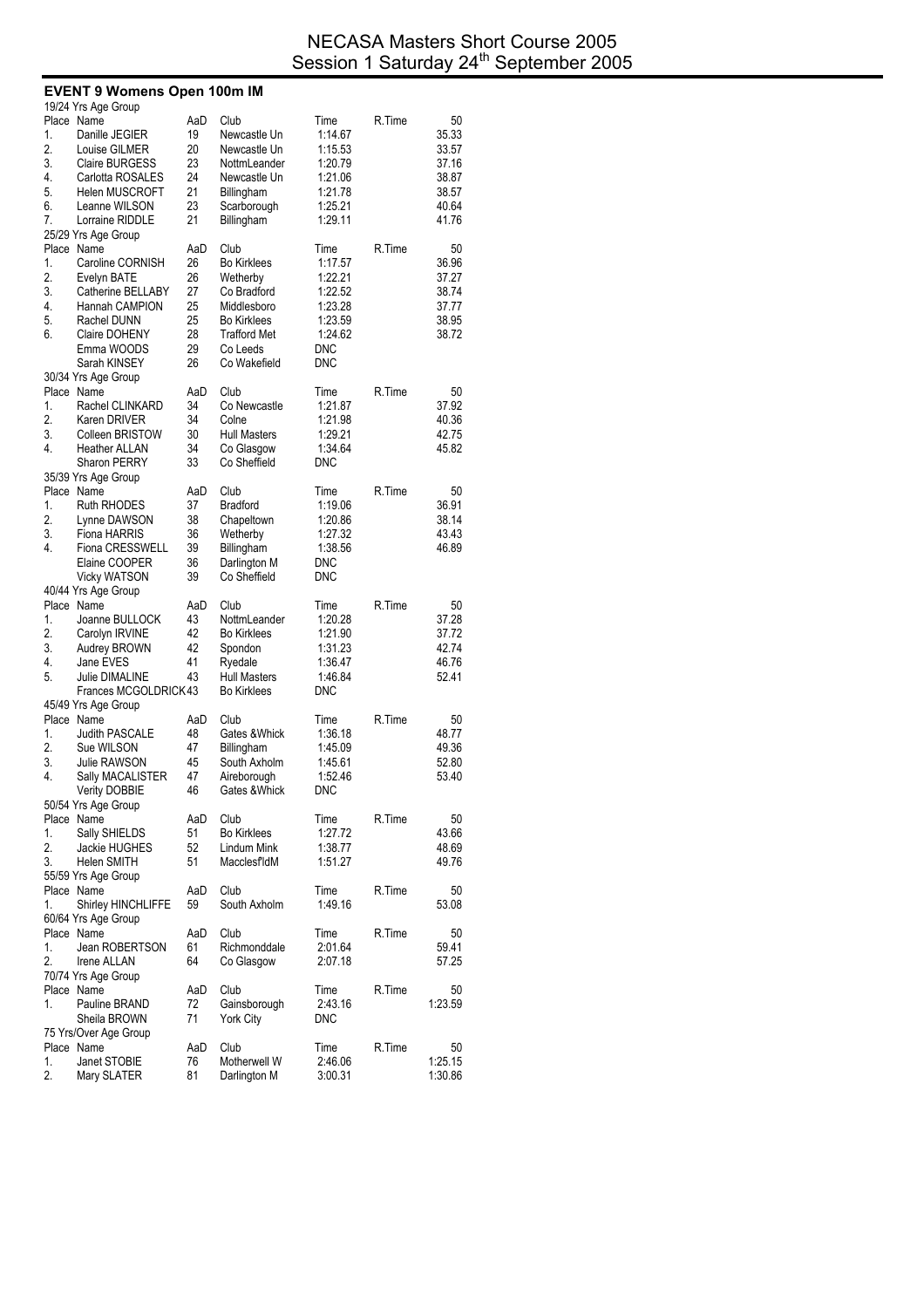|                   | EVENT 10 Mixed 076+ Yr 100m Medley Team      |            |                          |                 |        |                |
|-------------------|----------------------------------------------|------------|--------------------------|-----------------|--------|----------------|
| 1.                | Place Name<br>Newcastle University           | A.G<br>AT/ | Club<br>Newcastle Un     | Time<br>1:00.71 | R.Time | 50             |
|                   | EVENT 11 Womens 200+ Yrs 100m Freestyle Team |            |                          |                 |        |                |
| 1. $\blacksquare$ | Place Name<br>York City Baths Club           | A.G        | Club<br>York City        | Time<br>1:15.27 | R.Time | 50<br>41.17    |
|                   | EVENT 12 Mens 160+ Yrs 100m Medley Team      |            |                          |                 |        |                |
|                   | Place Name                                   | A.G        | Club                     | Time            |        | 50             |
| 1.                | Nottingham Leander SC                        |            | NottmLeander             | 57.66           |        | 31.92          |
|                   | 2. Cleveland Police                          |            | Cleveland P<br>Aquabears | 58.75           |        | 31.06          |
| 3.                | Aquabears Of Rochdale                        |            |                          | 1:00.90         |        | 31.59          |
|                   | EVENT 13 Womens 160+ Yrs 100m Medley Team    |            |                          |                 |        |                |
|                   | Place Name                                   | A.G        | Club                     | Time            |        | 50             |
| 1.                | Borough of Kirklees SC                       |            | <b>Bo Kirklees</b>       | 1:11.66         |        | 40.39          |
|                   | EVENT 14 Mixed 200+ Yr 100m Freestyle Team   |            |                          |                 |        |                |
|                   | Place Name                                   | A.G        | Club                     | Time            |        | 50             |
|                   | 1. York City Baths Club                      |            | York City                | 1:02.13         |        | 31.67          |
| 2.                | <b>Hull Masters</b>                          | AT/        | Hull M                   | 1:13.29         |        | 34.14          |
|                   |                                              |            |                          |                 |        |                |
|                   | EVENT 16 Mens 076+ Yrs 100m Freestyle Team   |            |                          |                 |        |                |
|                   | Place Name                                   | A.G        | Club                     | Time            |        | 50             |
| 1.<br>2.          | Hull Masters SC<br>Newcastle University S    |            | <b>Hull Masters</b>      | 49.86           |        | 25.64<br>25.26 |
|                   |                                              |            | Newcastle Un             | 50.84           |        |                |
|                   | EVENT 17 Womens 076+ Yrs 100m Medley Team    |            |                          |                 |        |                |
|                   | Place Name                                   | A.G        | Club                     | Time            |        | 50             |
| 1.                | Newcastle University S                       |            | Newcastle Un             | 1:04.23         |        | 35.21          |
| 2.                | Newcastle University S                       |            | Newcastle Un             | 1:06.21         |        | 36.56          |
|                   |                                              |            |                          |                 |        |                |
|                   | EVENT 15 Mixed 160+ Yr 100m Freestyle Team   |            |                          |                 |        |                |
| 1.                | Place Name<br>Nottingham Leander             | A.G<br>AT/ | Club<br>NottmLeander     | Time<br>57.14   |        | 50<br>29.98    |
|                   |                                              |            |                          |                 |        |                |

2. York City Baths Club York City 1:00.55 33.39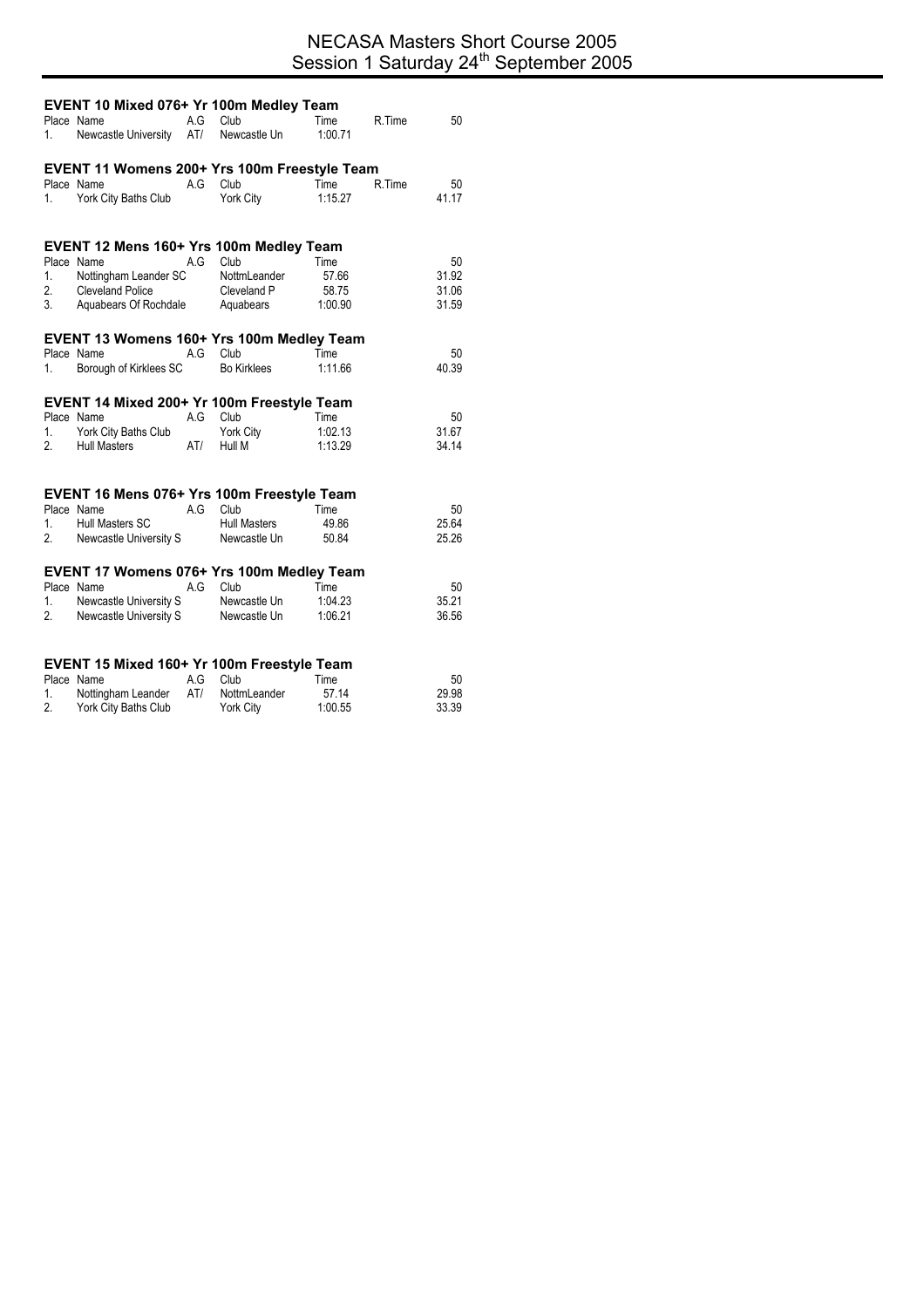#### **EVENT 20 Mens Open 200m Backstroke**

|          | 19/24 Yrs Age Group                         |           |                                    |                    |                |                    |                    |
|----------|---------------------------------------------|-----------|------------------------------------|--------------------|----------------|--------------------|--------------------|
| 1.       | Place Name<br>Chris HULME                   | AaD<br>23 | Club<br>Newcastle Un               | Time<br>2:17.77    | 50<br>32.05    | 100<br>1:06.81     | 150<br>1:42.45     |
| 2.       | Gregan CLARKSON                             | 23        | <b>Hull Masters</b>                | 2:34.63            | 36.26          | 1:16.24            | 1:55.99            |
| 3.       | Graham GAGG                                 | 21        | <b>Hull Masters</b>                | 2:38.29            | 37.90          | 1:18.42            | 1:59.91            |
| 4.       | Peter RIDDLE                                | 20        | Billingham                         | 2:45.76            | 37.42          | 1:18.80            | 2:02.25            |
|          | 25/29 Yrs Age Group                         |           |                                    |                    |                |                    |                    |
| 1.       | Place Name<br>Dominic JOHNSTON              | AaD<br>28 | Club<br>Gates & Whick              | Time<br>2:29.28    | 50<br>33.19    | 100<br>1:10.68     | 150<br>1:50.21     |
|          | Darren JACKSON                              | 28        | Wetherby                           | <b>DNC</b>         |                |                    |                    |
|          | 35/39 Yrs Age Group                         |           |                                    |                    |                |                    |                    |
|          | Place Name                                  | AaD       | Club                               | Time               | 50             | 100                | 150                |
| 1.       | Alister WRIGLEY                             | 35        | Billingham                         | 2:59.60            | 42.98          | 1:29.37            | 2:16.18            |
|          | 40/44 Yrs Age Group                         |           |                                    |                    |                |                    |                    |
|          | Place Name                                  | AaD       | Club                               | Time               | 50             | 100                | 150                |
| 1.<br>2. | Andrew GRISTWOOD<br><b>Tony FAWTHROP</b>    | 41<br>43  | Cleethorpes<br><b>Bo Kirklees</b>  | 2:44.58<br>2:48.00 | 39.68<br>39.13 | 1:21.23<br>1:22.58 | 2:03.39<br>2:06.71 |
|          | 45/49 Yrs Age Group                         |           |                                    |                    |                |                    |                    |
|          | Place Name                                  | AaD       | Club                               | Time               | 50             | 100                | 150                |
| 1.       | Graham ACTON                                | 46        | <b>Bradford</b>                    | 2:40.35            | 36.68          | 1:17.28            | 1:59.51            |
| 2.       | Stephen ALLEN                               | 45        | <b>Hull Masters</b>                | 2:44.13            | 38.02          | 1:20.04            | 2:01.65            |
| 3.       | Mark JONES                                  | 45        | Everton                            | 2:44.85            | 39.20          | 1:21.28            | 2:03.84            |
|          | 50/54 Yrs Age Group                         |           |                                    |                    |                |                    |                    |
| 1.       | Place Name<br><b>Chris BROWN</b>            | AaD<br>52 | Club<br>Co Bradford                | Time<br>2:37.30    | 50<br>35.96    | 100<br>1:16.65     | 150<br>1:57.95     |
| 2.       | David RANDALL                               | 51        | <b>Trafford Met</b>                | 3:08.82            |                |                    |                    |
|          | 55/59 Yrs Age Group                         |           |                                    |                    |                |                    |                    |
|          | Place Name                                  | AaD       | Club                               | Time               | 50             | 100                | 150                |
| 1.       | Phil JOHNSTON                               | 57        | Gates & Whick                      | 3:53.16            | 53.83          | 1:53.27            | 2:53.48            |
|          | 60/64 Yrs Age Group                         |           |                                    |                    |                |                    |                    |
|          | Place Name                                  | AaD       | Club                               | Time               | 50<br>49.16    | 100<br>1:42.65     | 150                |
| 1.<br>2. | Ralph JOHNSON<br>lan DAVISON                | 60<br>62  | Co Sund'land<br>South Axholm       | 3:31.76<br>3:46.99 | 54.53          | 1:51.92            | 2:37.40<br>2:50.14 |
|          | 65/69 Yrs Age Group                         |           |                                    |                    |                |                    |                    |
|          | Place Name                                  | AaD       | Club                               | Time               | 50             | 100                | 150                |
| 1.       | Geoffrey HALES                              | 66        | <b>Hull Masters</b>                | 4:04.17            | 57.08          | 1:58.40            | 3:01.25            |
|          | 70/74 Yrs Age Group                         |           |                                    |                    |                |                    |                    |
|          | Place Name                                  | AaD       | Club                               | Time               | 50             | 100                | 150                |
| 1.<br>2. | lan YOUNG                                   | 70<br>74  | Gates & Whick                      | 3:33.67<br>3:40.61 | 50.20<br>49.21 | 1:43.18<br>1:44.62 | 2:37.66<br>2:42.12 |
|          | Cliff WARD                                  |           | Stockton                           |                    |                |                    |                    |
|          |                                             |           |                                    |                    |                |                    |                    |
|          | 75 Yrs/Over Age Group                       |           |                                    |                    |                |                    |                    |
| 1.       | Place Name<br>Raoul FELD                    | AaD<br>75 | Club                               | Time<br>4:26.56    | 50<br>58.15    | 100<br>2:05.24     | 150<br>3:16.86     |
|          | Martin MCNULTY                              | 83        | <b>Grimsby Sant</b><br>Middlesboro | <b>DNC</b>         |                |                    |                    |
|          |                                             |           |                                    |                    |                |                    |                    |
|          | <b>EVENT 21 Womens Open 200m Backstroke</b> |           |                                    |                    |                |                    |                    |
|          | 19/24 Yrs Age Group<br>Place Name           | AaD       | Club                               | Time               | 50             | 100                | 150                |
| 1.       | Emily ROWBOTHAM                             | 23        | Newcastle Un                       | 2:40.73            | 38.66          | 1:18.86            | 1:59.84            |
| 2.       | Helen MUSCROFT                              | 21        | Billingham                         | 2:46.72            | 39.59          | 1:22.53            | 2:06.00            |
| 3.       | Lorraine RIDDLE                             | 21        | Billingham                         | 3:04.78            | 44.44          | 1:31.44            | 2:19.93            |
|          | 25/29 Yrs Age Group                         |           |                                    |                    |                |                    |                    |
| 1.       | Place Name                                  | AaD       | Club                               | Time               | 50             | 100                | 150                |
|          | <b>Heather HUDSON</b><br>Alice TEMPLE       | 25<br>26  | Aquabears<br>Co Leeds              | 2:48.86<br>DNC     | 39.73          | 1:22.56            | 2:06.14            |
|          | 30/34 Yrs Age Group                         |           |                                    |                    |                |                    |                    |
|          | Place Name                                  | AaD       | Club                               | Time               | 50             | 100                | 150                |
| 1.       | Colleen BRISTOW                             | 30        | <b>Hull Masters</b>                | 3:19.88            | 45.92          | 1:35.92            | 2:28.75            |
|          | 35/39 Yrs Age Group                         |           |                                    |                    |                |                    |                    |
|          | Place Name                                  | AaD       | Club                               | Time               | 50             | 100                | 150                |
| 1.<br>2. | <b>Tracie GORST</b>                         | 37<br>38  | <b>Trafford Met</b><br>Cosacss     | 2:43.89<br>3:59.51 | 39.17<br>57.47 | 1:20.59<br>1:58.01 | 2:02.68<br>2:58.68 |
|          | Jenny BOOTH<br>40/44 Yrs Age Group          |           |                                    |                    |                |                    |                    |
|          | Place Name                                  | AaD       | Club                               | Time               | 50             | 100                | 150                |
| 1.       | Carolyn IRVINE                              | 42        | <b>Bo Kirklees</b>                 | 2:59.02            | 41.17          | 1:26.05            | 2:13.72            |
|          | Frances MCGOLDRICK43                        |           | <b>Bo Kirklees</b>                 | <b>DNC</b>         |                |                    |                    |
|          | 45/49 Yrs Age Group                         |           |                                    |                    |                |                    |                    |
|          | Place Name                                  | AaD       | Club                               | Time               | 50             | 100                | 150                |
| 1.       | Sue WILSON                                  | 47        | Billingham                         | 3:37.54            | 51.47          | 1:45.96            | 2:42.98            |
|          | 50/54 Yrs Age Group<br>Place Name           | AaD       | Club                               | Time               | 50             | 100                | 150                |
| 1.       | Jackie HUGHES                               | 52        | Lindum Mink                        | 3:38.21            | 52.42          | 1:46.92            | 2:43.73            |
|          | 55/59 Yrs Age Group                         |           |                                    |                    |                |                    |                    |
|          | Place Name                                  | AaD       | Club                               | Time               | 50             | 100                | 150                |
| 1.       | Shirley HINCHLIFFE                          | 59        | South Axholm                       | 4:26.49            | 1:00.90        | 2:08.58            | 3:17.71            |
|          | 70/74 Yrs Age Group                         | AaD       | Club                               |                    | 50             | 100                |                    |
| 1.       | Place Name<br>Audrey SMITH                  | 73        | Aquabears                          | Time<br>5:00.30    | 1:08.70        | 2:26.22            | 150<br>3:44.09     |
| 2.       | Pauline BRAND                               | 72        | Gainsborough                       | 5:27.96            | 1:19.49        | 2:44.14            | 4:08.40            |
|          | 75 Yrs/Over Age Group                       |           |                                    |                    |                |                    |                    |
| 1.       | Place Name<br>Mary SLATER                   | AaD<br>81 | Club<br>Darlington M               | Time<br>5:41.12    | 50<br>1:19.09  | 100<br>2.47.09     | 150<br>4:19.56     |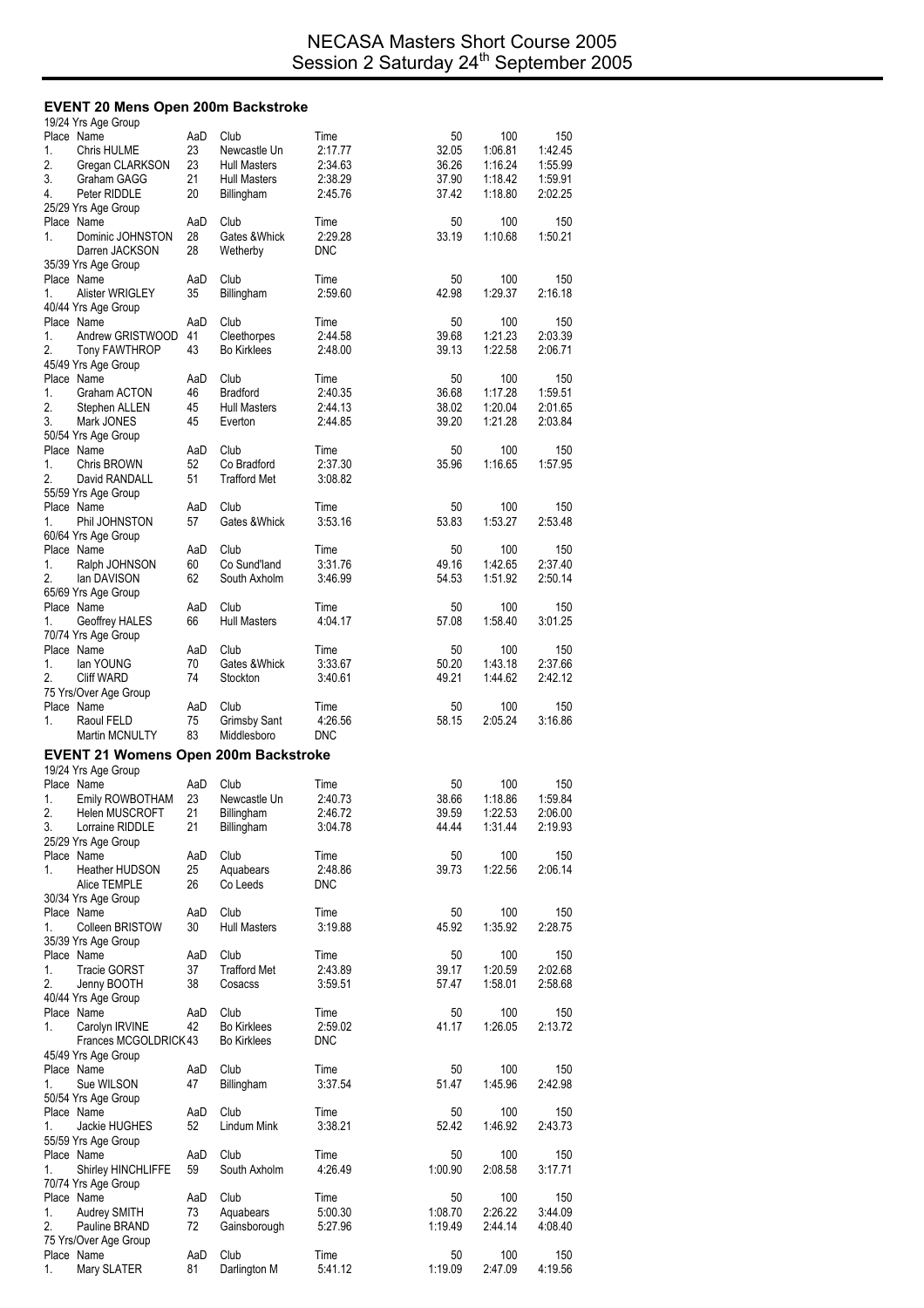### **EVENT 22 Mens Open 50m Butterfly**

|    | 19/24 Yrs Age Group      |     |                     |            |     |
|----|--------------------------|-----|---------------------|------------|-----|
|    | Place Name               | AaD | Club                | Time       |     |
| 1. | <b>Alistair CRAWFORD</b> | 21  | Rotherham Mo        | 26.41      |     |
| 2. | <b>Nick HARMAN</b>       | 21  | <b>Hull Masters</b> | 30.53      |     |
| 3. | Adam HARVEY              | 21  | Scarborough         | 30.95      |     |
| 4. | lan PROCTOR              | 21  | <b>Hull Masters</b> | 32.07      |     |
| 5. | <b>Jeff MARSHALL</b>     | 19  | Newcastle Un        | 32.56      |     |
|    | Philip PRATT             | 24  | East Leeds          | <b>DNC</b> |     |
|    | Haseley GORDON           | 24  | NottmLeander        | <b>DNC</b> |     |
|    | 25/29 Yrs Age Group      |     |                     |            |     |
|    | Place Name               | AaD | Club                | Time       |     |
| 1. | David BALDWIN            | 25  | Newcastle Un        | 30.29      |     |
| 2. | Paul WAINWRIGHT          | 27  | York City           | 31.86      |     |
| 3. | Adam SMITH               | 25  | MacclesfldM         | 32.04      |     |
| 4. | Paul CORNISH             | 27  | Bo Kirklees         | 34.09      |     |
| 5. | Conor BOYD               | 26  | Newcastle Un        | 34.12      |     |
|    | <b>Scott WATSON</b>      | 25  | Newcastle Un        | <b>DNC</b> |     |
|    | David STRAUGHAN          | 25  | Newburn             | <b>DNC</b> |     |
|    | 30/34 Yrs Age Group      |     |                     |            |     |
|    | Place Name               | AaD | Club                | Time       |     |
| 1. | Darren BINKS             | 31  | Thirsk WH           | 32.67      |     |
|    | 35/39 Yrs Age Group      |     |                     |            |     |
|    | Place Name               | AaD | Club                | Time       |     |
| 1. | Philip CROXALL           | 36  | Colne               | 31.87      |     |
| 2. | <b>Bob WHITTAKER</b>     | 35  | Colne               | 32.95      |     |
| 3. | Matthew JAMES            | 39  | Cleethorpes         | 37.70      |     |
|    | John KING                | 36  | South Axholm        | <b>DNC</b> |     |
|    | <b>Glen FENBY</b>        | 37  | Billingham          | DQ         | ST- |
|    |                          |     |                     |            |     |

#### **EVENT 23 Womens Open 50m Butterfly**

|                | 19/24 Yrs Age Group  |     |                    |            |
|----------------|----------------------|-----|--------------------|------------|
|                | Place Name           | AaD | Club               | Time       |
| 1              | Louise GILMER        | 20  | Newcastle Un       | 32.50      |
| 2              | Michelle HEPPLES     | 23  | Newcastle Un       | 34.21      |
|                | 25/29 Yrs Age Group  |     |                    |            |
| Place          | Name                 | AaD | Club               | Time       |
| 1.             | <b>Vicky TERRY</b>   | 26  | Scarborough        | 31.81      |
| 2.             | Caroline CORNISH     | 26  | <b>Bo Kirklees</b> | 35.49      |
| 3.             | Roberta GORDON       | 26  | NottmLeander       | 35.93      |
| 4.             | Catherine BELLABY    | 27  | Co Bradford        | 37.31      |
|                | Emma WOODS           | 29  | Co Leeds           | <b>DNC</b> |
|                | Sarah KINSEY         | 26  | Co Wakefield       | DNC        |
|                | 30/34 Yrs Age Group  |     |                    |            |
| Place          | Name                 | AaD | Club               | Time       |
| 1.             | A BENSLEY-CHILTON    | 32  | Cleethorpes        | 33.26      |
| $\mathfrak{p}$ | <b>Heather ALLAN</b> | 34  | Co Glasgow         | 42.88      |
| 3.             | Lynda DEVANNY        | 33  | <b>Bradford</b>    | 45.32      |

| 40/44 Yrs Age Group<br>Place Name             | AaD       | Club                       | Time            |
|-----------------------------------------------|-----------|----------------------------|-----------------|
| 1.<br><b>Stewart ROWE</b>                     | 43        | Kingfisher E               | 31.73           |
| 2.<br>Mark GREENWOOD                          | 43        | Aquabears                  | 32.21           |
| 3.<br>Colin ROBBINS                           | 41        | NottmLeander               | 33.11           |
| 4.<br><b>Richard RYMER</b>                    | 41        | <b>York City</b>           | 34.56           |
| 5.<br>David POPPLE                            | 40        | Co Leeds                   | 38.39           |
| <b>Nick OVERTON</b><br>6.                     | 43        | <b>Bo Kirklees</b>         | 39.49           |
| Gary SNOWBALL<br>7.                           | 44        | Billingham                 | 43.47           |
| 8.<br>Mark WILSON<br>45/49 Yrs Age Group      | 42        | Billingham                 | 54.26           |
| Place Name                                    | AaD       | Club                       | Time            |
| 1.<br>lan HARMAN                              | 46        | Hull Masters               | 30.62           |
| 2.<br><b>Graham STRANGE</b>                   | 46        | Clevelandpol               | 31.23           |
| 3.<br><b>Blaise FORD</b>                      | 47        | NottmLeander               | 31.41           |
| 4.<br>Rob ARNOLD                              | 45        | <b>Trafford Met</b>        | 31.78           |
| 5.<br>Michael WATSON                          | 45        | Clevelandpol               | 32.63           |
| 6.<br>Stephen ALLEN                           | 45        | <b>Hull Masters</b>        | 32.92           |
| Mark JONES<br>7.                              | 45        | Everton                    | 33.46           |
| 8.<br><b>Guy FAWKES</b><br>9.<br>lan MUSCROFT | 46<br>47  | Billingham                 | 34.68<br>46.34  |
| Michael SLOAN                                 | 46        | Billingham<br>Gainsborough | DNC             |
| Paul ORMEROD                                  | 47        | Co Wakefield               | <b>DNC</b>      |
| 50/54 Yrs Age Group                           |           |                            |                 |
| Place Name                                    | AaD       | Club                       | Time            |
| 1.<br>Chris BROWN                             | 52        | Co Bradford                | 30.75           |
| 2.<br>Philip TAYLOR                           | 52        | Clevelandpol               | 33.14           |
| 55/59 Yrs Age Group                           |           |                            |                 |
| Place Name                                    | AaD       | Club                       | Time            |
| 1.<br><b>Brian TAYLOR</b>                     | 55        | Doncaster Ma               | 36.65           |
| 2.<br>Graeme SHUTT                            | 56        | Co Sund'land               | 40.90           |
| 3.<br>Steven EDDISON<br>60/64 Yrs Age Group   | 56        | Co Bradford                | 44.58           |
| Place Name                                    | AaD       | Club                       | Time            |
| 1.<br>Alex BROWN                              | 61        | <b>Blyth</b>               | 38.77           |
| 65/69 Yrs Age Group                           |           |                            |                 |
| Place Name                                    | AaD       | Club                       | Time            |
| 1.<br>Dennis HARRISON                         | 68        | <b>Hull Masters</b>        | 42.92           |
| 2.<br><b>Bill MOORE</b>                       | 68        | Halifax                    | 43.69           |
|                                               |           |                            |                 |
| 35/39 Yrs Age Group                           |           |                            |                 |
| Place Name                                    | AaD       | Club                       | Time            |
| 1.<br><b>Tracie GORST</b>                     | 37        | <b>Trafford Met</b>        | 34.18           |
| 2.<br><b>Ruth RHODES</b>                      | 37        | <b>Bradford</b>            | 34.86           |
| 3.<br><b>Fiona HARRIS</b>                     | 36        | Wetherby                   | 39.56           |
| 4.<br>Anna NICHOLSON                          | 35        | <b>York City</b>           | 39.76           |
| 5.<br><b>Fiona CRESSWELL</b>                  | 39        | Billingham                 |                 |
| Elaine COOPER                                 |           |                            | 49.09           |
|                                               | 36        | Darlington M               | DNC             |
| <b>Vicky WATSON</b>                           | 39        | Co Sheffield               | DNC             |
| 40/44 Yrs Age Group                           |           |                            |                 |
| Place Name                                    | AaD       | Club                       | Time            |
| 1.<br>Joanne BULLOCK<br>2.                    | 43<br>42  | NottmLeander               | 34.01           |
| Karen RICHARDSON<br>3.                        | 42        | Cleethorpes<br>Spondon     | 35.74<br>38.10  |
| Audrey BROWN<br>45/49 Yrs Age Group           |           |                            |                 |
| Place Name                                    | AaD       | Club                       | Time            |
| 1.<br><b>Judy HATTLE</b>                      | 45        | Carlisle Mas               | 31.54           |
| 2.<br><b>Jill JONES</b>                       | 48        | <b>Trafford Met</b>        | 34.29           |
| 3.<br>Sally MACALISTER                        | 47        | Aireborough                | 50.91           |
| 4.<br>Julie RAWSON                            | 45        | South Axholm               | 53.61           |
| 50/54 Yrs Age Group                           |           |                            |                 |
| Place Name                                    | AaD       | Club                       | Time            |
| 1.<br>Sally SHIELDS                           | 51        | <b>Bo Kirklees</b>         | 39.43           |
| 2.<br>Wendy OFFORD                            | 51        | <b>Bo Kirklees</b>         | 43.01           |
| 3.<br>Helen SMITH                             | 51        | MacclesfldM                | 46.90           |
| 55/59 Yrs Age Group<br>Place Name             | AaD       | Club                       | Time            |
| 1.<br>Carol BROWN                             | 58        | <b>York City</b>           | 44.96           |
| 60/64 Yrs Age Group                           |           |                            |                 |
| Place Name                                    | AaD       | Club                       | Time            |
| 1.<br>Irene ALLAN                             | 64        | Co Glasgow                 | 59.13           |
| 75 Yrs/Over Age Group                         |           |                            |                 |
| Place Name<br>1.<br>Janet STOBIE              | AaD<br>76 | Club<br>Motherwell W       | Time<br>1:34.66 |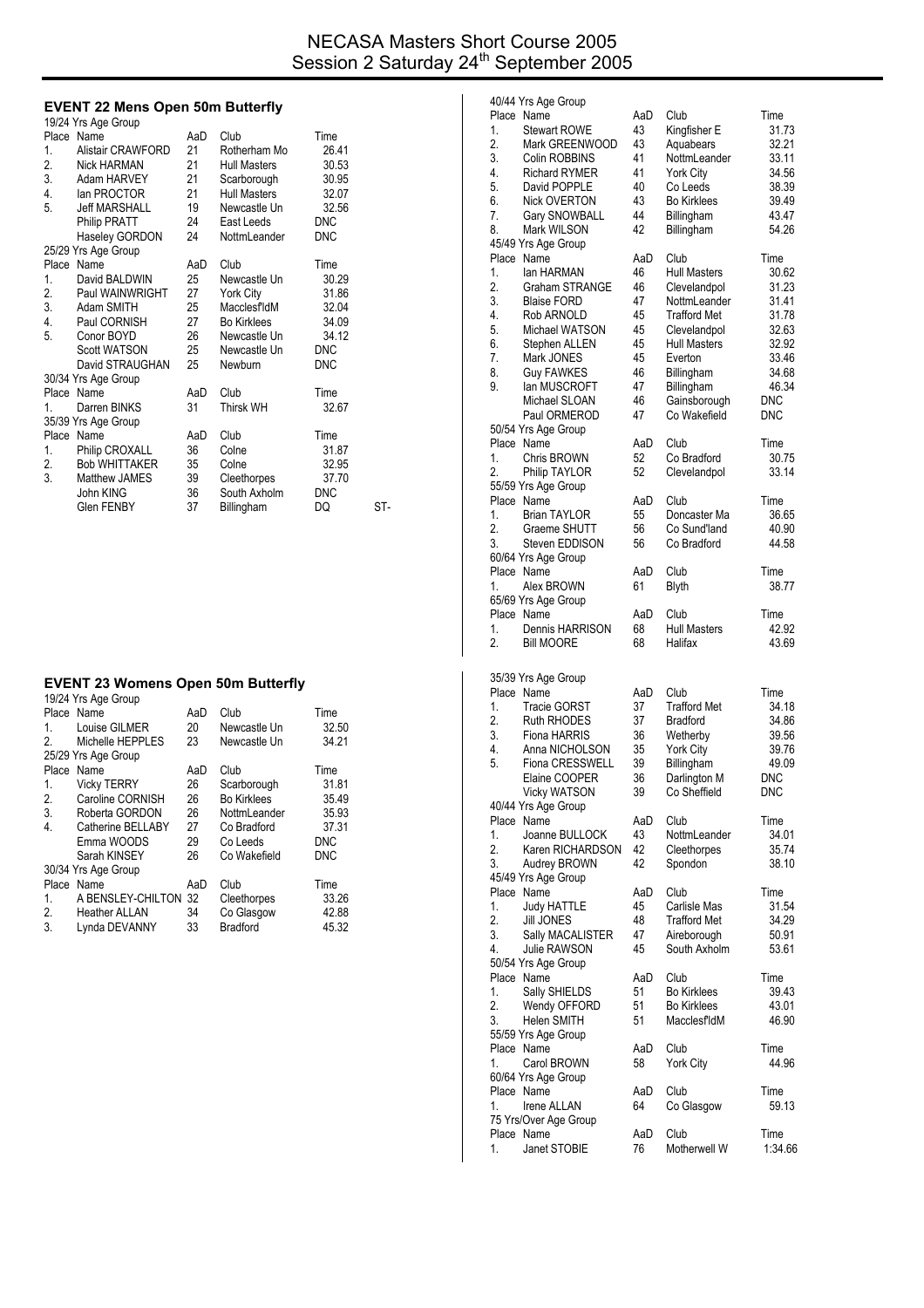## NECASA Masters Short Course 2005 Session 2 Saturday 24<sup>th</sup> September 2005

### **EVENT 24 Mens Open 100m Breaststroke**

|                  | 19/24 Yrs Age Group    |     |                    |            |       |
|------------------|------------------------|-----|--------------------|------------|-------|
|                  | Place Name             | AaD | Club               | Time       | 50    |
| 1.               | Andrew REYNOLDS        | 24  | Loftus Dol         | 1:16.46    | 35.59 |
| $\overline{2}$ . | Nicholas JONES         | 20  | Chapeltown         | 1:17.18    | 36.51 |
|                  | Peter GERMAIN          | 23  | Newcastle Un       | <b>DNC</b> |       |
|                  | <b>Richard RUSSELL</b> | 20  | Newcastle Un       | <b>DNC</b> |       |
|                  | 25/29 Yrs Age Group    |     |                    |            |       |
|                  | Place Name             | AaD | Club               | Time       | 50    |
| 1.               | <b>Stewart WORTHY</b>  | 27  | <b>Bo Kirklees</b> | 1:18.47    | 36.96 |
| 2.               | Paul CHAMPKIN          | 28  | Newcastle Un       | 1:22.41    | 38.76 |
| 3.               | <b>Scott WATSON</b>    | 25  | Newcastle Un       | 1:23.31    | 39.49 |
| 4.               | Paul CORNISH           | 27  | <b>Bo Kirklees</b> | 1:27.81    | 41.25 |
|                  | 30/34 Yrs Age Group    |     |                    |            |       |
|                  | Place Name             | AaD | Club               | Time       | 50    |
| 1.               | Philip CROPPER         | 33  | Aquabears          | 1:12.54    | 34.48 |
| 2.               | Jon CHESHIRE           | 33  | Scarborough        | 1:15.71    | 35.46 |
| 3.               | <b>Steven MORRIS</b>   | 33  | Gainsborough       | 1:29.38    | 41.90 |
| 4.               | Martin GREENWOOD       | 34  | <b>Bo Kirklees</b> | 1:30.75    | 43.31 |
|                  | 35/39 Yrs Age Group    |     |                    |            |       |
| Place            | Name                   | AaD | Club               | Time       | 50    |
| 1.               | lan HARRIS             | 39  | Wetherby           | 1:17.35    | 36.48 |
| $\overline{2}$ . | <b>Matthew JAMES</b>   | 39  | Cleethorpes        | 1:24.85    | 40.42 |
|                  | 40/44 Yrs Age Group    |     |                    |            |       |
|                  | Place Name             | AaD | Club               | Time       | 50    |
| 1.               | Andrew GRISTWOOD       | 41  | Cleethorpes        | 1:23.27    | 40.12 |
|                  | Stephen WORRELL        | 41  | <b>Bo Kirklees</b> | <b>DNC</b> |       |

#### **EVENT 25 Womens Open 100m Breaststroke**

|                  | 19/24 Yrs Age Group   |     |                     |            |       |
|------------------|-----------------------|-----|---------------------|------------|-------|
|                  | Place Name            | AaD | Club                | Time       | 50    |
| 1.               | Sarah GERMAIN         | 21  | Newcastle Un        | 1:21.58    | 38.50 |
| $\overline{2}$ . | Danille JEGIER        | 19  | Newcastle Un        | 1:22.97    | 40.78 |
| 3.               | Leanne WILSON         | 23  | Scarborough         | 1:30.24    | 42.39 |
|                  | 25/29 Yrs Age Group   |     |                     |            |       |
|                  | Place Name            | AaD | Club                | Time       | 50    |
| 1.               | Roberta GORDON        | 26  | NottmLeander        | 1:30.27    | 41.62 |
| 2.               | Evelyn BATE           | 26  | Wetherby            | 1:33.10    | 45.02 |
|                  | Caroline CORNISH      | 26  | <b>Bo Kirklees</b>  | <b>DNC</b> |       |
|                  | 30/34 Yrs Age Group   |     |                     |            |       |
|                  | Place Name            | AaD | Club                | Time       | 50    |
| 1.               | Karen DRIVER          | 34  | Colne               | 1:29.82    | 43.64 |
| $\overline{2}$ . | <b>Heather ALLAN</b>  | 34  | Co Glasgow          | 1:40.61    | 48.01 |
|                  | Sara CHESHIRE         | 33  | Scarborough         | <b>DNC</b> |       |
|                  | 35/39 Yrs Age Group   |     |                     |            |       |
|                  | Place Name            | AaD | Club                | Time       | 50    |
| $1_{-}$          | <b>Tarn WHITWORTH</b> | 38  | <b>Bradford</b>     | 1:27.67    | 41.71 |
| 2.               | Lynne DAWSON          | 38  | Chapeltown          | 1:31.29    | 43.25 |
| 3.               | Denise RYMER          | 37  | York City           | 1:35.54    | 44.73 |
|                  | Elaine COOPER         | 36  | Darlington M        | <b>DNC</b> |       |
|                  | 40/44 Yrs Age Group   |     |                     |            |       |
|                  | Place Name            | AaD | Club                | Time       | 50    |
| 1.               | Jane EVES             | 41  | Ryedale             | 1:39.53    | 48.84 |
| 2.               | Julie DIMALINE        | 43  | <b>Hull Masters</b> | 1:52.79    | 53.73 |
|                  |                       |     |                     |            |       |

|    | 45/49 Yrs Age Group               |           |                                   |                 |             |
|----|-----------------------------------|-----------|-----------------------------------|-----------------|-------------|
|    | Place Name                        | AaD       | Club                              | Time            | 50          |
| 1. | Michael WATSON                    | 45        | Clevelandpol                      | 1:21.45         | 38.86       |
| 2. | Mark JONES                        | 45        | Everton                           | 1:24.09         | 40.34       |
|    | 50/54 Yrs Age Group               |           |                                   |                 |             |
|    | Place Name                        | AaD       | Club                              | Time            | 50          |
| 1. | Neville BARTON                    | 51        | Aquabears                         | 1:16.09         | 35.10       |
| 2. | Graham PEARSON                    | 53        | Gates & Whick                     | 1:18.62         | 37.21       |
| 3. | Philip TAYLOR                     | 52        | Clevelandpol                      | 1:18.99         | 37.00       |
|    | 55/59 Yrs Age Group               |           |                                   |                 |             |
|    | Place Name                        | AaD       | Club                              | Time            | 50          |
| 1. | <b>Brian TAYLOR</b>               | 55        | Doncaster Ma                      | 1:25.67         | 41.32       |
| 2. | <b>Terence MCGEE</b>              | 58        | Middlesboro                       | 1:32.71         | 43.64       |
| 3. | Steven EDDISON                    | 56        | Co Bradford                       | 1:41.76         | 49.89       |
| 4. | Graeme SHUTT                      | 56        | Co Sund'land                      | 1:48.36         | 50.07       |
|    | 60/64 Yrs Age Group               |           |                                   |                 |             |
| 1. | Place Name<br>Alan BERRY          | AaD<br>62 | Club<br>York City                 | Time<br>1:31.08 | 50<br>43.29 |
| 2. | lan DAVISON                       | 62        | South Axholm                      | 1:47.67         | 52.91       |
|    | 65/69 Yrs Age Group               |           |                                   |                 |             |
|    | Place Name                        | AaD       | Club                              | Time            | 50          |
| 1. | <b>Bill MOORE</b>                 | 68        | Halifax                           | 1:33.63         | 43.71       |
| 2. | John PENSWICK                     | 67        | Colne                             | 1 44 14         | 49.12       |
| 3. | Geoffrey HALES                    | 66        | <b>Hull Masters</b>               | 1:59.57         | 53.49       |
|    | 70/74 Yrs Age Group               |           |                                   |                 |             |
|    | Place Name                        | AaD       | Club                              | Time            | 50          |
| 1. | lan YOUNG                         | 70        | Gates & Whick                     | 1.47.99         | 50.19       |
|    | 75 Yrs/Over Age Group             |           |                                   |                 |             |
|    | Place Name                        | AaD       | Club                              | Time            | 50          |
|    | Joseph BYROM                      | 80        | Co Leeds                          | <b>DNC</b>      |             |
|    |                                   |           |                                   |                 |             |
|    | 45/49 Yrs Age Group               |           |                                   |                 |             |
|    | Place Name                        | AaD       | Club                              | Time            | 50          |
| 1. | <b>Judith PASCALE</b>             | 48        | Gates & Whick                     | 1:40.29         | 48.16       |
| 2. | Sian O'DEA                        | 45        | Hadrian Mast                      | 1:42.14         | 49.05       |
| 3. | Julie RAWSON                      | 45        | South Axholm                      | 1:46.32         | 52.16       |
|    | <b>Verity DOBBIE</b>              | 46        | Gates & Whick                     | DNC             |             |
|    | 50/54 Yrs Age Group               |           |                                   |                 |             |
|    | Place Name                        | AaD       | Club                              | Time            | 50          |
| 1. | Jennifer MERRITT                  | 54        | Spondon                           | 1:27.36         | 41.57       |
| 2. | Sally SHIELDS                     | 51        | <b>Bo Kirklees</b><br>Lindum Mink | 1:35.17         | 43.82       |
| 3. | Jackie HUGHES                     | 52        |                                   | 1:38.28         | 47.48       |
|    | 55/59 Yrs Age Group<br>Place Name | AaD       | Club                              | Time            | 50          |
| 1. | Shirley HINCHLIFFE                | 59        | South Axholm                      | 2:04.07         | 1:00.06     |
|    | 60/64 Yrs Age Group               |           |                                   |                 |             |
|    | Place Name                        | AaD       | Club                              | Time            | 50          |
| 1. | Jean ROBERTSON                    | 61        | Richmonddale                      | 2:04.52         | 1:01.88     |
|    | 70/74 Yrs Age Group               |           |                                   |                 |             |
|    | Place Name                        | AaD       | Club                              | Time            | 50          |
| 1. | Myrna TAYLOR                      | 72        | Blackpool                         | 1:59.45         | 56.48       |
| 2. | Sally CASEY                       | 70        | Cleethorpes                       | 2:12.40         | 1:03.57     |
| 3. | Pauline BRAND                     | 72        | Gainsborough                      | 2:38.46         | 1:16.75     |
|    | 75 Yrs/Over Age Group             |           |                                   |                 |             |
|    | Place Name                        | AaD       | Club                              | Time            | 50          |
| 1. | Janet STOBIE                      | 76        | Motherwell W                      | 2:56.44         | 1:23.32     |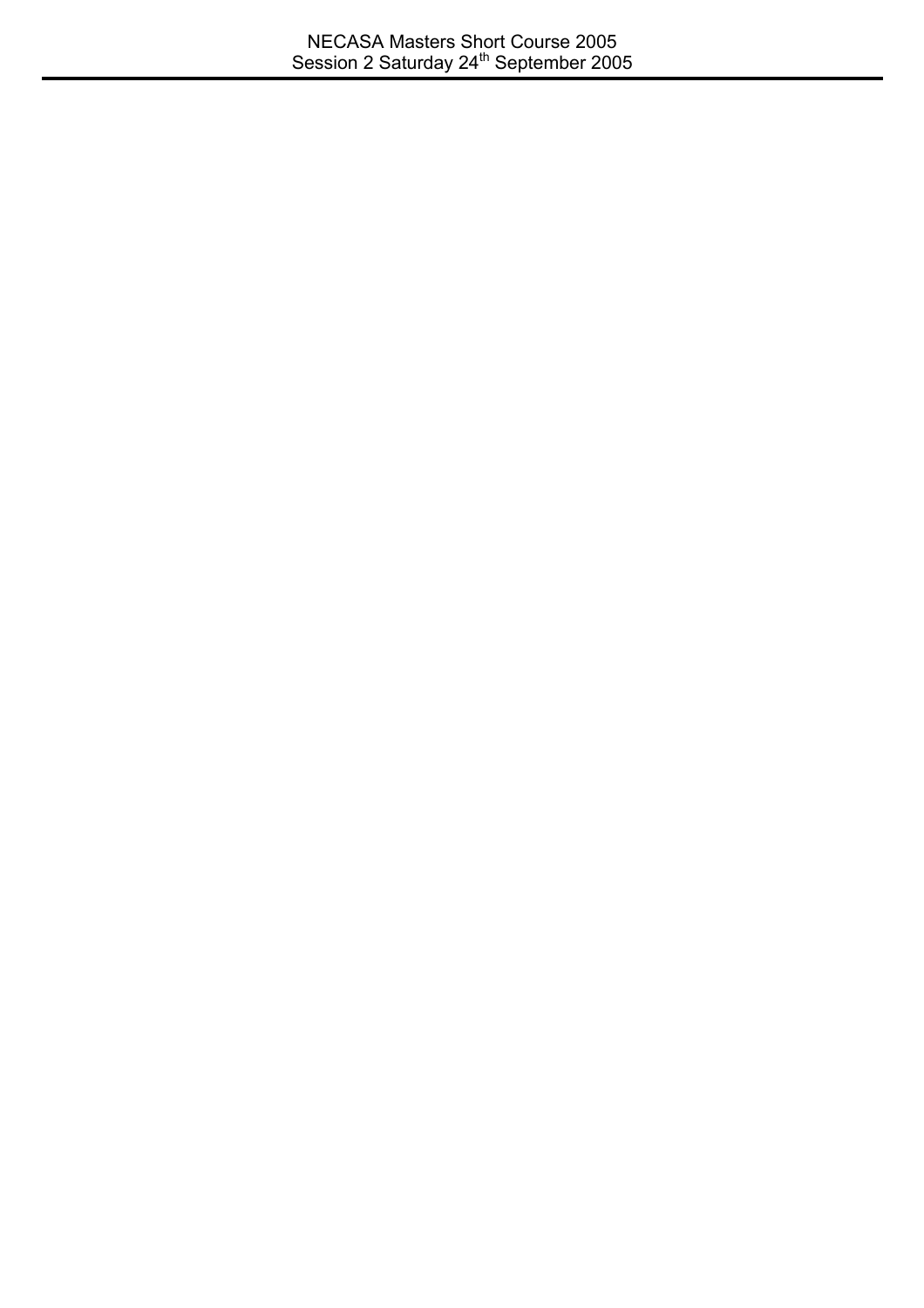# **EVENT 26 Mens Open 100m Freestyle**

|            | 19/24 Yrs Age Group                        |           |                                        |                       |                | 3.       | Alister WRIGLEY                          | 35        | Billingham                           | 1:11.38            | 34.65          |
|------------|--------------------------------------------|-----------|----------------------------------------|-----------------------|----------------|----------|------------------------------------------|-----------|--------------------------------------|--------------------|----------------|
| 1.         | Place Name<br>Alistair CRAWFORD            | AaD<br>21 | Club<br>Rotherham Mo                   | Time<br>53.62         | 50<br>25.19    | 4.       | <b>Glen FENBY</b><br>40/44 Yrs Age Group | 37        | Billingham                           | 1:13.06            | 33.61          |
| 2.         | <b>Philip PRATT</b>                        | 24        | East Leeds                             | 56.41                 | 26.96          |          | Place Name                               | AaD       | Club                                 | Time               | 50             |
| 3.         | Chris HULME                                | 23        | Newcastle Un                           | 57.37                 | 27.78          | 1.       | Mike BRETT                               | 42        | NottmLeander                         | 58.21              | 28.50          |
| 4.         | Mathew KAISER                              | 22        | Scarborough                            | 58.27                 | 27.14          | 2.       | Robert LUCAS                             | 44        | <b>Hull Masters</b>                  | 58.72              | 27.94          |
| 5.         | Gregan CLARKSON                            | 23        | <b>Hull Masters</b>                    | 59.96                 | 28.91          | 3.       | Julian HARFORTH                          | 43        | Clevelandpol                         | 59.82              | 28.25          |
| 6.         | <b>Richard RUSSELL</b>                     | 20        | Newcastle Un                           | 1:00.46               | 28.67          | 4.       | Andrew GRISTWOOD 41                      |           | Cleethorpes                          | 1:02.03            | 30.17          |
| 7.         | Peter GERMAIN                              | 23        | Newcastle Un                           | 1:01.27               | 28.63          | 5.       | <b>Stewart ROWE</b>                      | 43        | Kingfisher E                         | 1:02.31            | 30.00          |
| 8.         | lan PROCTOR                                | 21        | <b>Hull Masters</b>                    | 1:01.47               | 29.76          | 6.       | Colin ROBBINS                            | 41        | NottmLeander                         | 1:02.95            | 30.45          |
| 9.         | Peter RIDDLE                               | 20        | Billingham                             | 1:03.46               | 29.64          | 7.       | Michael KINGSBURY                        | 40        | NottmLeander                         | 1:13.21            | 35.40          |
| 10.        | Graham GAGG                                | 21        | <b>Hull Masters</b>                    | 1:03.89               | 30.24          | 8.       | Gary SNOWBALL                            | 44        | Billingham                           | 1:17.88            | 36.59          |
| 11.<br>12. | lan RUSHTON<br>Nicholas JONES              | 22<br>20  | Newcastle Un<br>Chapeltown             | 1:04.54<br>1:04.69    | 30.44<br>30.61 | 9.       | Mark WILSON<br>45/49 Yrs Age Group       | 42        | Billingham                           | 1:18.66            | 37.95          |
| 13.        | Andrew REYNOLDS                            | 24        | Loftus Dol                             | 1:05.68               | 31.67          |          | Place Name                               | AaD       | Club                                 | Time               | 50             |
| 14.        | <b>Jeff MARSHALL</b>                       | 19        | Newcastle Un                           | 1:06.74               | 31.05          | 1.       | Rob ARNOLD                               | 45        | <b>Trafford Met</b>                  | 1:01.27            | 30.04          |
|            | Haseley GORDON                             | 24        | NottmLeander                           | <b>DNC</b>            |                | 2.       | Mark JONES                               | 45        | Everton                              | 1:02.71            | 30.92          |
|            | 25/29 Yrs Age Group                        |           |                                        |                       |                | 3.       | lan HARMAN                               | 46        | <b>Hull Masters</b>                  | 1:03.39            | 30.66          |
|            | Place Name                                 | AaD       | Club                                   | Time                  | 50             | 4.       | Graham STRANGE                           | 46        | Clevelandpol                         | 1:06.07            | 31.19          |
| 1.         | Robert CHILDS                              | 25        | East Leeds                             | 56.78                 | 26.94          | 5.       | <b>Guy FAWKES</b>                        | 46        | Billingham                           | 1.08.70            | 32.35          |
| 2.         | Dominic JOHNSTON                           | 28        | Gates & Whick                          | 1:00.30               | 28.48          | 6.       | lan MUSCROFT                             | 47        | Billingham                           | 1:20.29            | 38.19          |
| 3.         | <b>Stewart WORTHY</b>                      | 27        | <b>Bo Kirklees</b>                     | 1:01.28               | 29.72          | 7.       | Pal TREWIN                               | 46        | <b>Billingham</b>                    | 1.24.94            | 39.68          |
| 4.         | David BALDWIN                              | 25        | Newcastle Un                           | 1:01.55               | 29.30          |          | Paul ORMEROD                             | 47        | Co Wakefield                         | <b>DNC</b>         |                |
| 5.         | <b>Scott WATSON</b>                        | 25        | Newcastle Un                           | 1:01.77               | 29.59          |          | 50/54 Yrs Age Group                      |           |                                      |                    |                |
| 6.<br>7.   | Paul WAINWRIGHT<br>Paul CORNISH            | 27<br>27  | <b>York City</b><br><b>Bo Kirklees</b> | 1:03.34<br>1:03.88    | 30.58<br>30.17 | 1.       | Place Name<br>Neville BARTON             | AaD<br>51 | Club                                 | Time<br>1:01.19    | 50<br>29.24    |
| 8.         | Paul CHAMPKIN                              | 28        | Newcastle Un                           | 1:04.35               | 30.74          | 2.       | David RANDALL                            | 51        | Aquabears<br><b>Trafford Met</b>     | 1:17.22            | 1:17.22        |
| 9.         | Conor BOYD                                 | 26        | Newcastle Un                           | 1:10.92               | 33.81          |          | 55/59 Yrs Age Group                      |           |                                      |                    |                |
| 10.        | Andrew CASTLE                              | 25        | Newcastle Un                           | 1:13.65               | 35.06          |          | Place Name                               | AaD       | Club                                 | Time               | 50             |
|            | 30/34 Yrs Age Group                        |           |                                        |                       |                | 1.       | Alan ROWSON                              | 56        | <b>Trafford Met</b>                  | 1:12.49            | 35.15          |
|            | Place Name                                 | AaD       | Club                                   | Time                  | 50             | 2.       | Steven EDDISON                           | 56        | Co Bradford                          | 1:29.55            | 43.24          |
| 1.         | Philip CROPPER                             | 33        | Aquabears                              | 57.58                 | 28.69          |          | 60/64 Yrs Age Group                      |           |                                      |                    |                |
| 2.         | Wayne STOTT                                | 34        | NottmLeander                           | 59.48                 | 28.72          |          | Place Name                               | AaD       | Club                                 | Time               | 50             |
| 3.         | Paul BRIGGS                                | 32        | Halifax                                | 1:02.43               | 30.43          | 1.       | Alex BROWN                               | 61        | Blyth                                | 1:14.81            | 36.01          |
| 4.         | Martin GREENWOOD                           | 34        | <b>Bo Kirklees</b>                     | 1:15.80               | 36.80          | 2.       | Donald FLETCHER                          | 63        | Aquabears                            | 1:16.23            | 36.13          |
| 5.         | Steven MORRIS                              | 33        | Gainsborough                           | 1:18.23               | 36.46          | 3.       | Ralph JOHNSON                            | 60        | Co Sund'land                         | 1:19.92            | 38.24          |
|            | James HUBBARD                              | 32<br>31  | Co Sheffield                           | DNC                   |                |          | 65/69 Yrs Age Group                      |           |                                      |                    |                |
|            | Darren BINKS<br>35/39 Yrs Age Group        |           | <b>Thirsk WH</b>                       | <b>DNF</b>            |                | 1.       | Place Name<br>Dennis HARRISON            | AaD<br>68 | Club<br><b>Hull Masters</b>          | Time<br>1:26.57    | 50<br>40.83    |
|            |                                            |           |                                        |                       |                |          |                                          |           |                                      |                    |                |
|            |                                            |           |                                        |                       |                |          |                                          |           |                                      |                    |                |
|            | Place Name                                 | AaD       | Club                                   | Time                  | 50             |          | 75 Yrs/Over Age Group                    |           |                                      |                    |                |
| 1.         | Stephen SMITH                              | 37        | Colne                                  | 58.40                 | 28.88          | 1.       | Place Name                               | AaD       | Club                                 | Time               | 50             |
| 2.<br>3.   | Philip CROXALL<br><b>Bob WHITTAKER</b>     | 36<br>35  | Colne<br>Colne                         | 1:01.38<br>1:06.64    | 29.28<br>31.72 |          | Raoul FELD                               | 75        | <b>Grimsby Sant</b>                  | 1:49.98            | 49.87          |
|            |                                            |           |                                        |                       |                |          |                                          |           |                                      |                    |                |
|            | <b>EVENT 27 Womens Open 100m Freestyle</b> |           |                                        |                       |                |          |                                          |           |                                      |                    |                |
|            | 19/24 Yrs Age Group                        |           |                                        |                       |                | 4.       | Audrey BROWN                             | 42        | Spondon                              | 1:17.50            | 36.41          |
|            | Place Name                                 | AaD       | Club                                   | Time                  | 50             | 5.       | <b>Julie DIMALINE</b>                    | 43        | <b>Hull Masters</b>                  | 1:32.88            | 43.47          |
| 1.         | Linda STRETTLE                             | 21        | Newcastle Un                           | 1:06.86               | 32.15          |          | Debbie HARDING                           | 42        | <b>Trafford Met</b>                  | DNC                |                |
| 2.         | Emily ROWBOTHAM                            | 23        | Newcastle Un                           | 1:06.89               | 32.08          |          | 45/49 Yrs Age Group                      |           |                                      |                    |                |
| 3.         | Helen MUSCROFT                             | 21        | Billingham                             | 1:09.21               | 33.12          |          | Place Name                               | AaD       | Club                                 | Time               | 50             |
| 4.         | Kiera MURRY                                | 19        | Newcastle Un                           | 1:10.44               | 33.64          | 1.       | <b>Judy HATTLE</b>                       | 45        | Carlisle Mas                         | 1:04.26            | 31.17          |
| 5.<br>6.   | Leanne WILSON<br>Lorraine RIDDLE           | 23<br>21  | Scarborough                            | 1:15.02<br>1:23.45    | 35.20<br>39.70 | 2.<br>3. | <b>Jill JONES</b><br>Judith PASCALE      | 48<br>48  | <b>Trafford Met</b><br>Gates & Whick | 1:08.53            | 33.42<br>41.59 |
|            | 25/29 Yrs Age Group                        |           | Billingham                             |                       |                | 4.       | Judith BRAND                             | 45        | Gainsborough                         | 1:25.61<br>1:27.09 | 42.64          |
|            | Place Name                                 | AaD       | Club                                   | Time                  | 50             | 5.       | Julie RAWSON                             | 45        | South Axholm                         | 1:31.29            | 45.49          |
| 1.         | <b>Vicky TERRY</b>                         | 26        | Scarborough                            | 1:06.18               | 31.44          | 6.       | <b>Shirley FAWKES</b>                    | 45        | Billingham                           | 1:31.83            | 42.21          |
| 2.         | Claire DOHENY                              | 28        | <b>Trafford Met</b>                    | 1:13.50               | 34.77          | 7.       | Sue WILSON                               | 47        | Billingham                           | 1.38.12            | 46.76          |
| 3.         | Michelle MORRIS                            | 25        | Wetherby                               | 1:20.28               | 38.28          | 8.       | Gillian SHEEHAN                          | 46        | Billingham                           | 1:42.17            | 49.32          |
|            | Alice TEMPLE                               | 26        | Co Leeds                               | <b>DNC</b>            |                |          | <b>Verity DOBBIE</b>                     | 46        | Gates & Whick                        | <b>DNC</b>         |                |
|            | Sarah KINSEY                               | 26        | Co Wakefield                           | <b>DNC</b>            |                |          | 50/54 Yrs Age Group                      |           |                                      |                    |                |
|            | 30/34 Yrs Age Group                        |           |                                        |                       |                |          | Place Name                               | AaD       | Club                                 | Time               | 50             |
|            | Place Name                                 | AaD       | Club                                   | Time                  | 50             | 1.       | Sally SHIELDS                            | 51        | <b>Bo Kirklees</b>                   | 1:18.45            | 37.36          |
| 1.         | A BENSLEY-CHILTON 32                       |           | Cleethorpes                            | 1:06.23               | 31.27          | 2.       | Helen SMITH                              | 51        | MacclesfldM                          | 1:39.76            | 48.14          |
| 2.<br>3.   | Karen DRIVER<br>Heather ALLAN              | 34<br>34  | Colne<br>Co Glasgow                    | 1:11.30<br>1:22.56    | 34.89<br>39.52 |          | 55/59 Yrs Age Group<br>Place Name        | AaD       | Club                                 |                    |                |
|            | Sharon PERRY                               | 33        | Co Sheffield                           | <b>DNC</b>            |                | 1.       | Rachel BARTON                            | 57        | Aquabears                            | Time<br>1:11.52    | 50<br>33.87    |
|            | 35/39 Yrs Age Group                        |           |                                        |                       |                | 2.       | Jean HIATT                               | 58        | Spondon                              | 1.42.74            | 49.34          |
|            | Place Name                                 | AaD       | Club                                   | Time                  | 50             | 3.       | <b>Shirley HINCHLIFFE</b>                | 59        | South Axholm                         | 1:45.34            | 49.98          |
| 1.         | Lynne DAWSON                               | 38        | Chapeltown                             | 1:08.29               | 33.02          |          | 60/64 Yrs Age Group                      |           |                                      |                    |                |
| 2.         | <b>Ruth RHODES</b>                         | 37        | <b>Bradford</b>                        | 1:11.15               | 33.88          |          | Place Name                               | AaD       | Club                                 | Time               | 50             |
| 3.         | Fiona HARRIS                               | 36        | Wetherby                               | 1.15.31               | 36.43          | 1.       | Irene ALLAN                              | 64        | Co Glasgow                           | 1:51.08            | 52.64          |
| 4.         | Denise RYMER                               | 37        | <b>York City</b>                       | 1:16.55               | 35.73          |          | 70/74 Yrs Age Group                      |           |                                      |                    |                |
| 5.         | Maggie EVANS                               | 38        | <b>Bradford</b>                        | 1:20.31               | 39.04          |          | Place Name                               | AaD       | Club                                 | Time               | 50             |
| 6.         | Fiona CRESSWELL                            | 39        | <b>Billingham</b>                      | 1:26.99               | 40.95          | 1.       | Pauline BRAND                            | 72        | Gainsborough                         | 2:17.97            | 1:04.72        |
| 7.         | Jenny BOOTH                                | 38<br>39  | Cosacss<br>Co Sheffield                | 1:50.61<br><b>DNC</b> | 53.91          |          | Sheila BROWN<br>75 Yrs/Over Age Group    | 71        | <b>York City</b>                     | <b>DNC</b>         |                |
|            | <b>Vicky WATSON</b><br>40/44 Yrs Age Group |           |                                        |                       |                |          | Place Name                               | AaD       | Club                                 | Time               | 50             |
|            | Place Name                                 | AaD       | Club                                   | Time                  | 50             | 1.       | Pat BAXTER                               | 75        | <b>York City</b>                     | 1.54.12            | 53.88          |
| 1.<br>2.   | Karen RICHARDSON<br>Carolyn IRVINE         | 42<br>42  | Cleethorpes<br><b>Bo Kirklees</b>      | 1:08.53<br>1:15.88    | 33.02<br>36.19 | 2.       | Mary SLATER                              | 81        | Darlington M                         | 2:42.64            | 1:17.57        |

| 3.<br>4. | Alister WRIGLEY<br><b>Glen FENBY</b> | 35<br>37  | Billingham<br>Billingham            | 1:11.38<br>1:13.06 | 34.65<br>33.61 |
|----------|--------------------------------------|-----------|-------------------------------------|--------------------|----------------|
|          | 40/44 Yrs Age Group                  |           |                                     |                    |                |
|          | Place Name                           | AaD       | Club                                | Time               | 50             |
| 1.       | Mike BRETT                           | 42        | NottmLeander                        | 58.21              | 28.50          |
| 2.       | Robert LUCAS                         | 44        | <b>Hull Masters</b>                 | 58.72              | 27.94          |
| 3.<br>4. | Julian HARFORTH<br>Andrew GRISTWOOD  | 43<br>41  | Clevelandpol<br>Cleethorpes         | 59.82<br>1:02.03   | 28.25<br>30.17 |
| 5.       | <b>Stewart ROWE</b>                  | 43        | Kingfisher E                        | 1:02.31            | 30.00          |
| 6.       | Colin ROBBINS                        | 41        | NottmLeander                        | 1:02.95            | 30.45          |
| 7.       | Michael KINGSBURY                    | 40        | NottmLeander                        | 1:13.21            | 35.40          |
| 8.       | <b>Gary SNOWBALL</b>                 | 44        | Billingham                          | 1:17.88            | 36.59          |
| 9.       | Mark WILSON                          | 42        | Billingham                          | 1:18.66            | 37.95          |
|          | 45/49 Yrs Age Group                  |           |                                     |                    |                |
|          | Place Name                           | AaD       | Club                                | Time               | 50             |
| 1.<br>2. | Rob ARNOLD<br>Mark JONES             | 45<br>45  | <b>Trafford Met</b><br>Everton      | 1:01.27<br>1:02.71 | 30.04<br>30.92 |
| 3.       | lan HARMAN                           | 46        | <b>Hull Masters</b>                 | 1:03.39            | 30.66          |
| 4.       | Graham STRANGE                       | 46        | Clevelandpol                        | 1.06.07            | 31.19          |
| 5.       | <b>Guy FAWKES</b>                    | 46        | Billingham                          | 1:08.70            | 32.35          |
| 6.       | lan MUSCROFT                         | 47        | Billingham                          | 1:20.29            | 38.19          |
| 7.       | Pal TREWIN                           | 46        | Billingham                          | 1:24.94            | 39.68          |
|          | Paul ORMEROD                         | 47        | Co Wakefield                        | <b>DNC</b>         |                |
|          | 50/54 Yrs Age Group<br>Place Name    | AaD       | Club                                |                    |                |
| 1.       | <b>Neville BARTON</b>                | 51        | Aquabears                           | Time<br>1:01.19    | 50<br>29.24    |
| 2.       | David RANDALL                        | 51        | <b>Trafford Met</b>                 | 1:17.22            | 1:17.22        |
|          | 55/59 Yrs Age Group                  |           |                                     |                    |                |
|          | Place Name                           | AaD       | Club                                | Time               | 50             |
| 1.       | Alan ROWSON                          | 56        | <b>Trafford Met</b>                 | 1:12.49            | 35.15          |
| 2.       | Steven EDDISON                       | 56        | Co Bradford                         | 1:29.55            | 43.24          |
|          | 60/64 Yrs Age Group                  |           |                                     |                    |                |
|          | Place Name                           | AaD       | Club                                | Time               | 50             |
| 1.<br>2. | Alex BROWN                           | 61        | <b>Blyth</b>                        | 1:14.81            | 36.01          |
| 3.       | Donald FLETCHER<br>Ralph JOHNSON     | 63<br>60  | Aquabears<br>Co Sund'land           | 1:16.23<br>1:19.92 | 36.13<br>38.24 |
|          | 65/69 Yrs Age Group                  |           |                                     |                    |                |
|          | Place Name                           | AaD       | Club                                | Time               | 50             |
| 1.       | Dennis HARRISON                      | 68        | <b>Hull Masters</b>                 | 1:26.57            | 40.83          |
|          | 75 Yrs/Over Age Group                |           |                                     |                    |                |
|          | Place Name                           | AaD       | Club                                | Time               | 50             |
| 1.       | Raoul FELD                           | 75        | <b>Grimsby Sant</b>                 | 1:49.98            | 49.87          |
|          |                                      |           |                                     |                    |                |
|          |                                      |           |                                     |                    |                |
| 4.       | Audrey BROWN                         | 42        | Spondon                             | 1:17.50            | 36.41          |
| 5.       | Julie DIMALINE                       | 43        | <b>Hull Masters</b>                 | 1:32.88            | 43.47          |
|          | Debbie HARDING                       | 42        | <b>Trafford Met</b>                 | DNC                |                |
|          | 45/49 Yrs Age Group                  |           |                                     |                    |                |
|          | Place Name                           | AaD       | Club                                | Time               | 50             |
| 1.<br>2. | <b>Judy HATTLE</b>                   | 45<br>48  | Carlisle Mas<br><b>Trafford Met</b> | 1:04.26<br>1:08.53 | 31.17          |
| 3.       | <b>Jill JONES</b><br>Judith PASCALE  | 48        | Gates & Whick                       | 1:25.61            | 33.42<br>41.59 |
| 4.       | Judith BRAND                         | 45        | Gainsborough                        | 1:27.09            | 42.64          |
| 5.       | Julie RAWSON                         | 45        | South Axholm                        | 1:31.29            | 45.49          |
| 6.       | <b>Shirley FAWKES</b>                | 45        | Billingham                          | 1:31.83            | 42.21          |
| 7.       | Sue WILSON                           | 47        | Billingham                          | 1:38.12            | 46.76          |
| 8.       | Gillian SHEEHAN                      | 46        | Billingham                          | 1:42.17            | 49.32          |
|          | <b>Verity DOBBIE</b>                 | 46        | Gates & Whick                       | DNC                |                |
|          | 50/54 Yrs Age Group                  |           |                                     | Time               |                |
| 1.       | Place Name<br>Sally SHIELDS          | AaD<br>51 | Club<br><b>Bo Kirklees</b>          | 1:18.45            | 50<br>37.36    |
| 2.       | Helen SMITH                          | 51        | MacclesfldM                         | 1:39.76            | 48.14          |
|          | 55/59 Yrs Age Group                  |           |                                     |                    |                |
|          | Place Name                           | AaD       | Club                                | Time               | 50             |
| 1.       | Rachel BARTON                        | 57        | Aquabears                           | 1:11.52            | 33.87          |
| 2.       | Jean HIATT                           | 58        | Spondon                             | 1:42.74            | 49.34          |
| 3.       | Shirley HINCHLIFFE                   | 59        | South Axholm                        | 1:45.34            | 49.98          |
|          | 60/64 Yrs Age Group                  |           |                                     |                    |                |
|          | Place Name                           | AaD       | Club                                | Time               | 50             |
| 1.       | Irene ALLAN<br>70/74 Yrs Age Group   | 64        | Co Glasgow                          | 1:51.08            | 52.64          |
|          | Place Name                           | AaD       | Club                                | Time               | 50             |
| 1.       | Pauline BRAND                        | 72        | Gainsborough                        | 2:17.97            | 1:04.72        |
|          | Sheila BROWN                         | 71        | York City                           | DNC                |                |
|          | 75 Yrs/Over Age Group                |           |                                     |                    |                |
|          | Place Name                           | AaD       | Club                                | Time               | 50             |
| 1.       | Pat BAXTER                           | 75        | York City                           | 1:54.12            | 53.88          |
| 2.       | Mary SLATER                          | 81        | Darlington M                        | 2:42.64            | 1:17.57        |
|          |                                      |           |                                     |                    |                |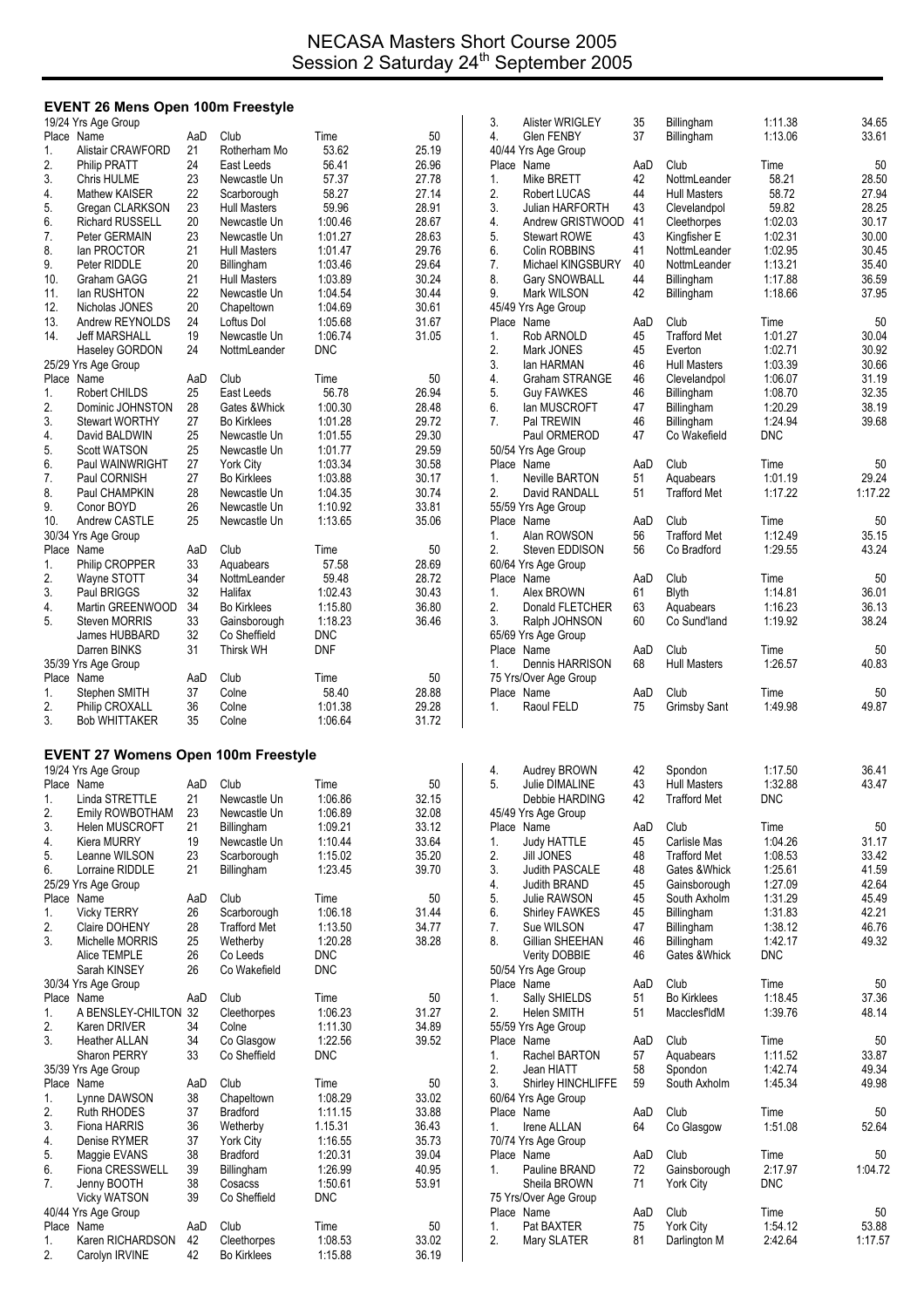|          | EVENT 28 Mens 160+ Yrs 100m Freestyle Team       |     |                          |                |                |
|----------|--------------------------------------------------|-----|--------------------------|----------------|----------------|
|          | Place Name                                       | A.G | Club                     | Time           | 50             |
| 1.       | Nottingham Leander SC                            |     | NottmLeander             | 50.29          | 26.04          |
| 2.<br>3. | <b>Cleveland Police</b><br>Aquabears Of Rochdale |     | Cleveland P<br>Aquabears | 52.89<br>55.29 | 26.45<br>29.35 |
|          |                                                  |     |                          |                |                |
|          | EVENT 28 Mens 200+ Yrs 100m Freestyle Team       |     |                          |                |                |
| 1.       | Hull Masters SC 200+                             |     | <b>Hull Masters</b>      | 54.00          | 29.03          |
|          | EVENT 30 Womens 160+ Yrs 100m Freestyle Team     |     |                          |                |                |
|          | Place Name                                       | A.G | Club                     | Time           | 50             |
| 1.       | Borough of Kirklees SC                           |     | <b>Bo Kirklees</b>       | 1:07.23        |                |
|          |                                                  |     |                          |                |                |
|          | EVENT 31 Mens 120+ Yrs 100m Medley Team          |     |                          |                |                |
|          | Place Name                                       | A.G | Club                     | Time           | 50             |
| 1.       | Nottingham Leander SC                            |     | NottmLeander             | 1:00.18        | 31.76          |
| 2.       | Borough of Kirklees SC                           |     | Bo Kirklees              | 1:02.97        | 34.74          |
|          | EVENT 32 Womens 120+ Yrs 100m Medley Team        |     |                          |                |                |
|          | Place Name                                       | A.G | Club                     | Time           | 50             |
| 1.       | <b>Bradford SC</b>                               |     | <b>Bradford</b>          | 1:13.46        | 41.42          |
|          |                                                  |     |                          |                |                |
|          | EVENT 33 Mixed 200+ Yrs100m Medley Team          |     |                          |                |                |
|          | Place Name                                       | A.G | Club                     | Time           | 50             |
| 1.       | Hull Masters SC                                  |     | <b>Hull Masters</b>      | 1:21.94        | 44.77          |
|          | EVENT 34 Mixed 120+ Yr 100m Freestyle Team       |     |                          |                |                |
|          | Place Name                                       | A.G | Club                     | Time           | 50             |
| 1.       | Aquabears Of Rochdale                            |     | Aquabears                | 1:00.91        | 32.85          |
|          | <b>Bradford SC</b>                               |     | <b>Bradford</b>          | <b>DNC</b>     |                |
|          |                                                  |     |                          |                |                |
|          | EVENT 35 Mens 076+ Yrs 100m Medley Team          |     |                          |                |                |
|          | Place Name                                       | A.G | Club                     | Time           | 50             |
| 1.       | <b>Hull Masters SC</b>                           |     | <b>Hull Masters</b>      | 57.88          | 32.81          |
| 2.       | Newcastle University S                           |     | Newcastle Un             | 59.84          | 32.84          |
|          | Newcastle University S                           |     | Newcastle Un             | 1:01.80        | 34.02          |
|          | Scarborough SC                                   |     | Scarborough              | <b>DNC</b>     |                |
|          | EVENT 36 Womens 076+ Yrs 100m Freestyle Team     |     |                          |                |                |
|          | Place Name                                       | A.G | Club                     | Time           | 50             |

1. Newcastle University B Newcastle Un 57.70 29.35 2. Newcastle University S Newcastle Un 58.75 29.39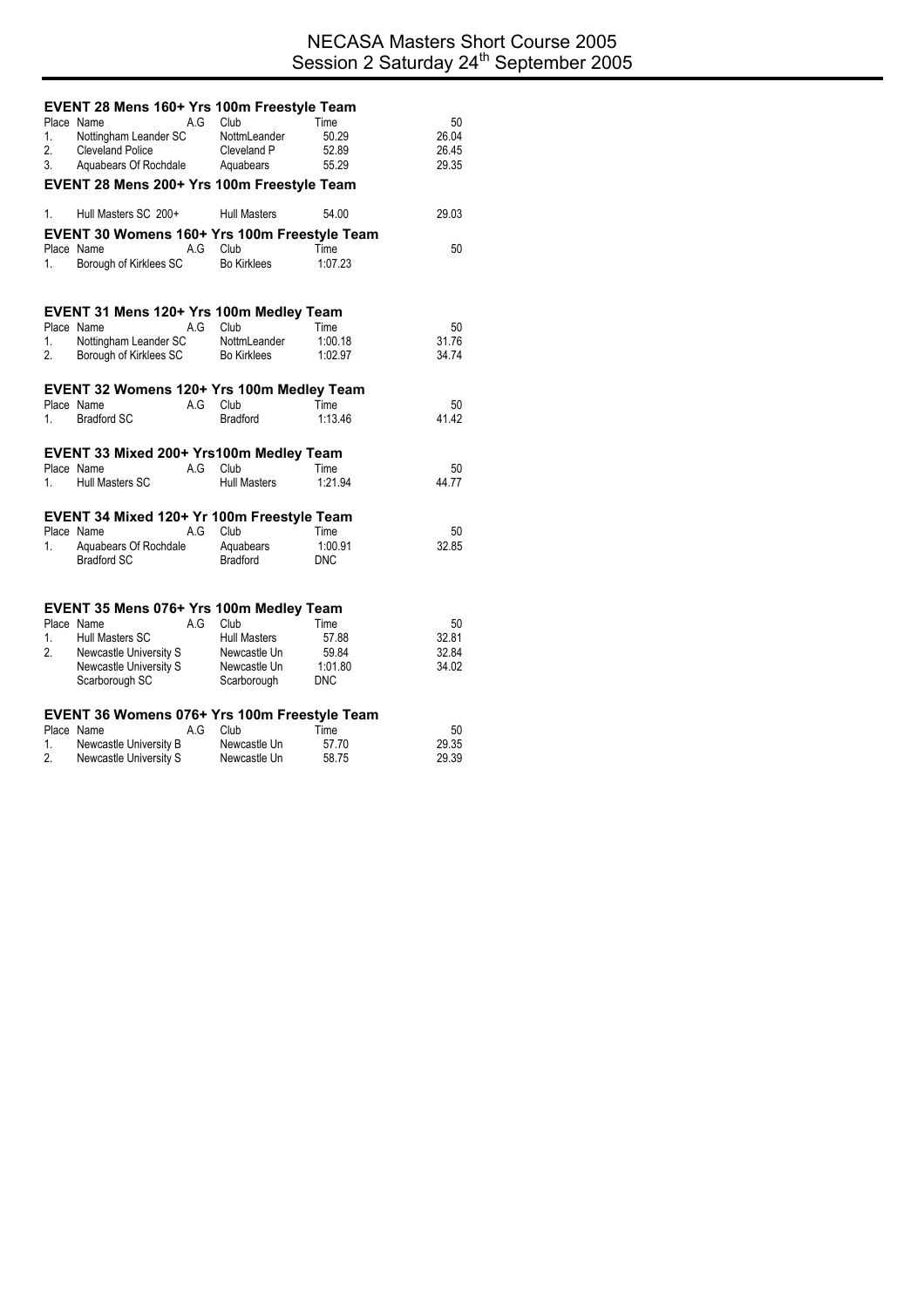#### **EVENT 40 Mens Open 200m Freestyle**

| 100<br>1:00.97<br>1:06.09<br>1:08.99<br>100<br>100<br>1:18.45<br>100<br>1:07.31<br>1:12.09<br>1:14.14<br>100<br>1:04.15<br>1:08.82<br>1:21.35<br>100 | 150<br>1:34.48<br>1:43.87<br>1:47.06<br>150<br>150<br>2:02.14<br>150<br>1:42.94<br>1:50.59<br>1:53.96<br>150<br>1:38.24<br>1:45.65<br>2:06.05 |
|------------------------------------------------------------------------------------------------------------------------------------------------------|-----------------------------------------------------------------------------------------------------------------------------------------------|
|                                                                                                                                                      |                                                                                                                                               |
|                                                                                                                                                      |                                                                                                                                               |
|                                                                                                                                                      |                                                                                                                                               |
|                                                                                                                                                      |                                                                                                                                               |
|                                                                                                                                                      |                                                                                                                                               |
|                                                                                                                                                      |                                                                                                                                               |
|                                                                                                                                                      |                                                                                                                                               |
|                                                                                                                                                      |                                                                                                                                               |
|                                                                                                                                                      |                                                                                                                                               |
|                                                                                                                                                      |                                                                                                                                               |
|                                                                                                                                                      |                                                                                                                                               |
|                                                                                                                                                      |                                                                                                                                               |
|                                                                                                                                                      |                                                                                                                                               |
|                                                                                                                                                      |                                                                                                                                               |
|                                                                                                                                                      |                                                                                                                                               |
|                                                                                                                                                      |                                                                                                                                               |
|                                                                                                                                                      |                                                                                                                                               |
|                                                                                                                                                      |                                                                                                                                               |
|                                                                                                                                                      |                                                                                                                                               |
|                                                                                                                                                      |                                                                                                                                               |
|                                                                                                                                                      |                                                                                                                                               |
|                                                                                                                                                      |                                                                                                                                               |
|                                                                                                                                                      | 150                                                                                                                                           |
| 1:07.35<br>1:11.29                                                                                                                                   | 1:42.67                                                                                                                                       |
|                                                                                                                                                      | 1:49.77                                                                                                                                       |
| 1:11.76                                                                                                                                              | 1:50.85                                                                                                                                       |
|                                                                                                                                                      | 2:12.37                                                                                                                                       |
|                                                                                                                                                      |                                                                                                                                               |
|                                                                                                                                                      | 150                                                                                                                                           |
|                                                                                                                                                      | 2:01.04                                                                                                                                       |
|                                                                                                                                                      | 2:02.98                                                                                                                                       |
|                                                                                                                                                      | 2:10.87                                                                                                                                       |
|                                                                                                                                                      | 2:38.45                                                                                                                                       |
|                                                                                                                                                      |                                                                                                                                               |
|                                                                                                                                                      |                                                                                                                                               |
|                                                                                                                                                      |                                                                                                                                               |
| 100                                                                                                                                                  | 150                                                                                                                                           |
| 1:10.87                                                                                                                                              | 1:49.67                                                                                                                                       |
| 1:21.59                                                                                                                                              | 2:04.83                                                                                                                                       |
|                                                                                                                                                      |                                                                                                                                               |
| 100                                                                                                                                                  | 150                                                                                                                                           |
| 1:12.14                                                                                                                                              | 1:50.30                                                                                                                                       |
|                                                                                                                                                      | 2:10.52                                                                                                                                       |
|                                                                                                                                                      |                                                                                                                                               |
| 100                                                                                                                                                  | 150                                                                                                                                           |
| 1:10.61                                                                                                                                              | 1:47.24                                                                                                                                       |
| 1:12.81                                                                                                                                              | 1:51.53                                                                                                                                       |
| 1:27.70                                                                                                                                              |                                                                                                                                               |
|                                                                                                                                                      | 2:16.23                                                                                                                                       |
|                                                                                                                                                      |                                                                                                                                               |
| 100                                                                                                                                                  | 150                                                                                                                                           |
| 1:13.40                                                                                                                                              | 1:55.35                                                                                                                                       |
| 1:19.10                                                                                                                                              | 2:02.26                                                                                                                                       |
| 1:30.56                                                                                                                                              | 2:22.93                                                                                                                                       |
| 1:51.88                                                                                                                                              | 2:50.31                                                                                                                                       |
|                                                                                                                                                      |                                                                                                                                               |
| 1:13.69                                                                                                                                              | 1:50.89                                                                                                                                       |
| 1:24.45                                                                                                                                              | 2:11.16                                                                                                                                       |
| 1:34.51                                                                                                                                              | 2:28.65                                                                                                                                       |
|                                                                                                                                                      |                                                                                                                                               |
|                                                                                                                                                      |                                                                                                                                               |
| 1:10.92                                                                                                                                              | 1:48.01                                                                                                                                       |
| 1:31.24                                                                                                                                              | 2:20.78                                                                                                                                       |
| 1:31.96                                                                                                                                              | 2:23.22                                                                                                                                       |
| 1:45.67                                                                                                                                              | 2:41.86                                                                                                                                       |
| 1:45.51                                                                                                                                              | 2:45.02                                                                                                                                       |
|                                                                                                                                                      |                                                                                                                                               |
|                                                                                                                                                      |                                                                                                                                               |
| 1:16.51                                                                                                                                              | 1:58.22                                                                                                                                       |
|                                                                                                                                                      |                                                                                                                                               |
|                                                                                                                                                      |                                                                                                                                               |
| 100                                                                                                                                                  |                                                                                                                                               |
| 1:45.35                                                                                                                                              | 150<br>2:40.55                                                                                                                                |
| 1:46.23                                                                                                                                              |                                                                                                                                               |
|                                                                                                                                                      | 2:48.50                                                                                                                                       |
| 1:58.92                                                                                                                                              | 3:04.79                                                                                                                                       |
|                                                                                                                                                      |                                                                                                                                               |
| 2:19.10                                                                                                                                              | 3:34.78                                                                                                                                       |
|                                                                                                                                                      |                                                                                                                                               |
|                                                                                                                                                      |                                                                                                                                               |
|                                                                                                                                                      | 1:23.76<br>100<br>1:17.32<br>1:18.02<br>1:23.70<br>1:40.69<br>1:22.31                                                                         |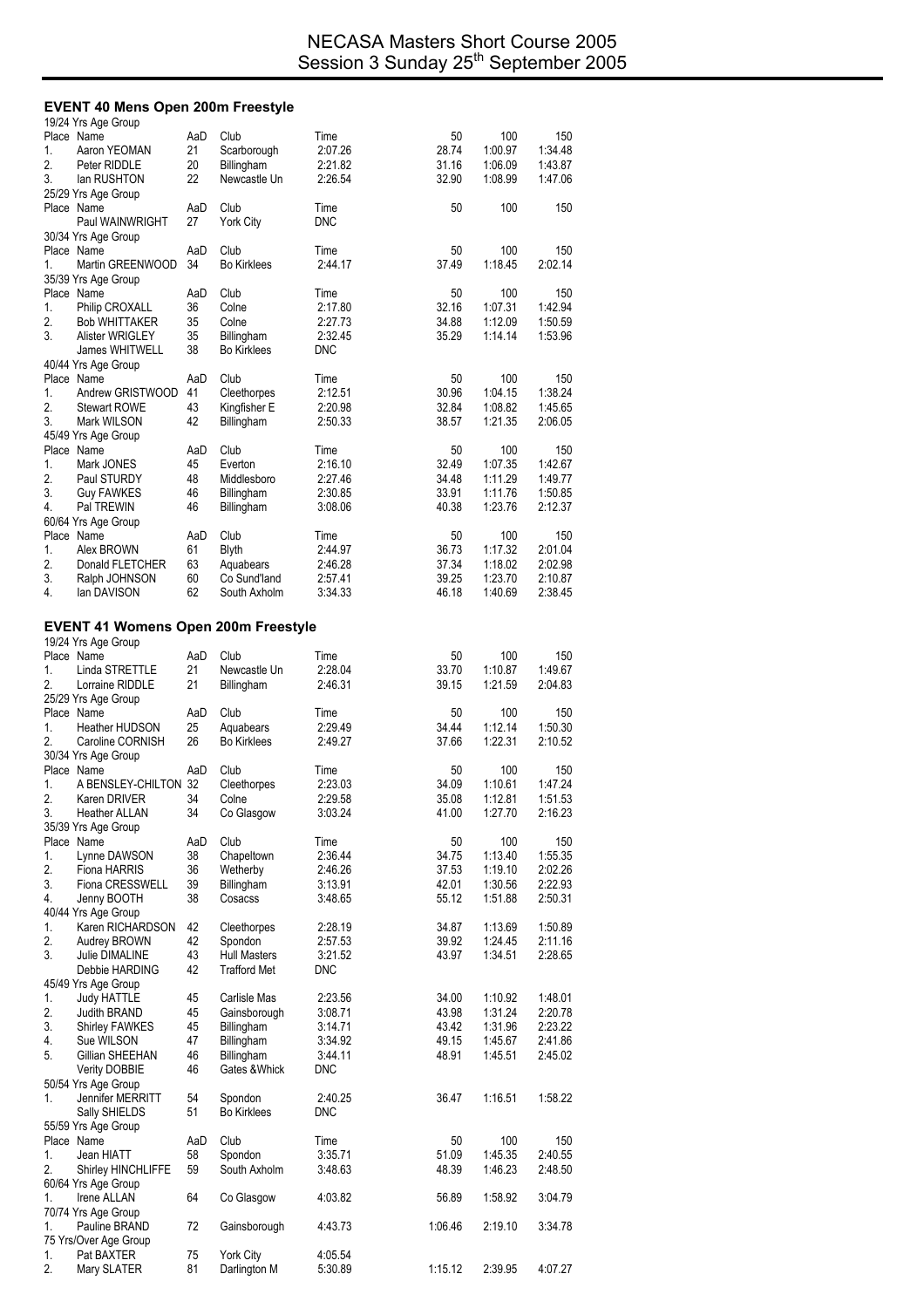#### **EVENT 42 Mens Open 50m Breaststroke**

| 19/24 Yrs Age Group                          |           |                      |                 |                                                                |                    |
|----------------------------------------------|-----------|----------------------|-----------------|----------------------------------------------------------------|--------------------|
| Place Name                                   | AaD       | Club                 | Time            | Place<br>Name<br>AaD<br>Club                                   | Time               |
| Nicholas JONES<br>1.                         | 20        | Chapeltown           | 34.36           | 2. Peter GERMAIN<br>23Newcastle Un                             | 35.39              |
| 25/29 Yrs Age Group<br>Place Name            | AaD       | Club                 | Time            | AaD<br>Club<br>Place<br>Name                                   | Time               |
| Robert CHILDS<br>1.                          | 25        | East Leeds           | 32.55           | 5. Scott WATSON<br>25Newcastle Un                              | 38.06              |
| 2.<br><b>Stewart WORTHY</b>                  | 27        | <b>Bo Kirklees</b>   | 35.74           | 6.Conor BOYD<br>26Newcastle Un                                 | 41.26              |
| 3.<br>David BALDWIN                          | 25        | Newcastle Un         | 37.52           | 7. Andrew CASTLE<br>25Newcastle Un                             | 47.79              |
| 4.<br>Paul CHAMPKIN                          | 28        | Newcastle Un         | 37.61           | Paul CORNISH<br>27 Bo Kirklees                                 | <b>DNC</b>         |
| 30/34 Yrs Age Group                          |           |                      |                 |                                                                |                    |
| Place Name                                   | AaD       | Club                 | Time            | AaD<br>Place<br>Name<br>Club                                   | Time               |
| Jon CHESHIRE<br>1.                           | 33        | Scarborough          | 32.74           | 3. Steven MORRIS<br>33Gainsborough                             | 40.22              |
| 2.<br>Paul BRIGGS                            | 32        | Halifax              | 37.01           | 4. Martin GREENWOOD34 Bo Kirklees                              | 42.15              |
| 35/39 Yrs Age Group                          |           |                      |                 |                                                                |                    |
| Place Name                                   | AaD       | Club                 | Time            | Place<br>Name<br>AaD<br>Club                                   | Time               |
| 1.<br>lan HARRIS                             | 39        | Wetherby             | 35.87           | 39<br>3.Andrew WILSON<br><b>Bradford</b>                       | 39.08              |
| 2.<br>Matthew JAMES                          | 39        | Cleethorpes          | 37.79           | 4. Glen FENBY<br>37<br>Billingham                              | 40.91              |
| 40/44 Yrs Age Group                          |           |                      |                 |                                                                |                    |
| Place Name                                   | AaD       | Club                 | Time            | Place<br>Name<br>AaD<br>Club                                   | Time               |
| <b>Matthew GRANT</b><br>1.                   | 41        | Gates & Whick        | 37.45           | Stephen WORRELL 41 Bo Kirklees                                 | <b>DNC</b>         |
| David POPPLE                                 | 40        | Co Leeds             | <b>DNC</b>      |                                                                |                    |
| 45/49 Yrs Age Group                          |           |                      |                 |                                                                |                    |
| Place Name                                   | AaD       | Club                 | Time            | Club<br>Place<br>Name<br>AaD                                   | Time               |
| 1.<br>Mark JONES                             | 45        | Everton              | 39.71           | Michael WATSON<br>45Clevelandpol                               | DNC                |
| Pal TREWIN                                   | 46        | Billingham           | DNC             |                                                                |                    |
| 50/54 Yrs Age Group                          |           |                      |                 |                                                                |                    |
| Place Name                                   | AaD       | Club                 | Time            | AaD<br>Club<br>Place<br>Name                                   | Time               |
| 1.<br>Neville BARTON                         | 51        | Aquabears            | 34.53           | Philip TAYLOR<br>52Clevelandpol                                | <b>DNC</b>         |
| 2.<br>Graham PEARSON                         | 53        | Gates & Whick        | 35.71           |                                                                |                    |
| 55/59 Yrs Age Group                          |           |                      |                 |                                                                |                    |
| Place Name                                   | AaD       | Club                 | Time            | AaD<br>Club<br>Place<br>Name                                   | Time               |
| Brian TAYLOR<br>1.                           | 55        | Doncaster Ma         | 37.60           | 56Co Sund'land<br>2.Graeme SHUTT                               | 47.01              |
| 60/64 Yrs Age Group                          |           |                      |                 |                                                                |                    |
| Place Name                                   | AaD       | Club                 | Time            | Place<br>Name<br>AaD<br>Club                                   | Time               |
| Carl BUTLER<br>1.                            | 61        | Richmonddale         | 42.60           | lan DAVISON<br>62South Axholm                                  | DQ<br>ST-          |
| 65/69 Yrs Age Group                          |           |                      |                 |                                                                |                    |
| Place Name                                   | AaD       | Club                 | Time            | AaD<br>Club<br>Place<br>Name                                   | Time               |
| <b>Bill MOORE</b><br>1.                      | 68        | Halifax              | 39.66           | 3. Geoffrey HALES<br>66Hull Masters                            | 49.10              |
| 2.<br>John PENSWICK                          | 67        | Colne                | 46.86           |                                                                |                    |
|                                              |           |                      |                 |                                                                |                    |
|                                              |           |                      |                 |                                                                |                    |
| <b>EVENT 43 Womens Open 50m Breaststroke</b> |           |                      |                 |                                                                |                    |
| 19/24 Yrs Age Group                          |           |                      |                 |                                                                |                    |
| Place Name                                   | AaD       | Club                 | Time            | Place<br>Name<br>AaD<br>Club                                   | Time               |
| 1.<br>Sarah GERMAIN                          | 21        | Newcastle Un         | 38.26           | 3.Danille JEGIER<br>19Newcastle Un                             | 40.15              |
| 2.<br>Carlotta ROSALES                       | 24        | Newcastle Un         | 38.72           | 4. Leanne WILSON<br>23Scarborough                              | 40.87              |
| 25/29 Yrs Age Group                          |           |                      |                 |                                                                |                    |
| Place Name                                   | AaD       | Club                 | Time            | Place<br>AaD<br>Club<br>Name                                   | Time               |
| Michelle MORRIS<br>1.                        | 25        | Wetherby             | 47.22           | 26Co Wakefield<br>Sarah KINSEY                                 | <b>DNC</b>         |
| Rachel DUNN                                  | 25        | <b>Bo Kirklees</b>   | <b>DNC</b>      |                                                                |                    |
| 30/34 Yrs Age Group                          |           |                      |                 |                                                                |                    |
| Place Name                                   | AaD       | Club                 | Time            | Place<br>AaD<br>Club<br>Name                                   | Time               |
| Karen DRIVER<br>1.                           | 34        | Colne                | 41.70           | 34Co Glasgow<br>3. Heather ALLAN                               | 45.54              |
| 2.<br>Lynda DEVANNY                          | 33        | Bradford             | 45.16           | 4. Sara CHESHIRE<br>33Scarborough                              | 52.53              |
| 35/39 Yrs Age Group                          |           |                      |                 |                                                                |                    |
| Place Name                                   | AaD       | Club                 | Time            | Place<br>AaD<br>Club<br>Name                                   | Time               |
| <b>Tarn WHITWORTH</b><br>1.                  | 38        | <b>Bradford</b>      | 40.01           | 3. Fiona HARRIS<br>36<br>Wetherby                              | 46.20              |
| 2.<br>Lynne DAWSON                           | 38        | Chapeltown           | 42.00           | 4. Fiona CRESSWELL 39<br>Billingham                            | 49.31              |
| 40/44 Yrs Age Group                          |           |                      |                 |                                                                |                    |
| Jane EVES<br>1.                              | 41        | Ryedale              | 44.44           | 43Hull Masters<br>3. Julie DIMALINE                            | 51.31              |
| 2.<br>Audrey BROWN                           | 42        | Spondon              | 48.24           |                                                                |                    |
| 45/49 Yrs Age Group                          |           |                      |                 |                                                                |                    |
| Sian O'DEA<br>1.                             | 45        | Hadrian Mast         | 46.83           | 4. Sally MACALISTER 47 Aireborough                             | 54.30              |
| 2.<br>Janet KIRK                             | 49        | Colne                | 50.31           | Verity DOBBIE<br>46Gates & Whick                               | <b>DNC</b>         |
| 3.<br><b>Shirley FAWKES</b>                  | 45        | Billingham           | 50.36           |                                                                |                    |
| 50/54 Yrs Age Group                          |           |                      |                 |                                                                |                    |
| Place Name                                   | AaD       | Club                 | Time            | Place<br>AaD<br>Club<br>Name                                   | Time               |
| 1.<br>Jennifer MERRITT                       | 54        | Spondon              | 40.23           | 51 Bo Kirklees<br>Sally SHIELDS                                | <b>DNC</b>         |
| 2.<br>Jackie HUGHES                          | 52        | Lindum Mink          | 44.72           |                                                                |                    |
| 55/59 Yrs Age Group                          |           |                      |                 |                                                                |                    |
| Place Name                                   | AaD       | Club                 | Time            | Place<br>AaD<br>Club<br>Name                                   | Time               |
| Shirley HINCHLIFFE<br>1.                     | 59        | South Axholm         | 55.29           | Aileen IBBOTSON<br>55Co Bradford                               | <b>DNC</b>         |
| 60/64 Yrs Age Group                          |           |                      |                 |                                                                |                    |
| Place Name                                   | AaD       | Club                 | Time            | AaD<br>Club<br>Place<br>Name                                   | Time               |
| Irene ALLAN<br>1.                            | 64        | Co Glasgow           | 1:06.26         |                                                                |                    |
| 70/74 Yrs Age Group                          |           |                      |                 |                                                                |                    |
| Place Name                                   | AaD       | Club                 | Time            | Club<br>Place<br>Name<br>AaD                                   | Time               |
| Myrna TAYLOR<br>1.                           | 72        | Blackpool            | 51.08           | 3. Pauline BRAND<br>1:13.32<br>72Gainsborough                  |                    |
| 2.<br>Sally CASEY                            | 70        | Cleethorpes          | 1:01.41         |                                                                |                    |
| 75 Yrs/Over Age Group                        |           |                      |                 |                                                                |                    |
| Place Name<br>Mary SLATER                    | AaD<br>81 | Club<br>Darlington M | Time<br>1:31.82 | Place<br>Name<br>AaD<br>Club<br>Janet STOBIE<br>76Motherwell W | Time<br><b>DNC</b> |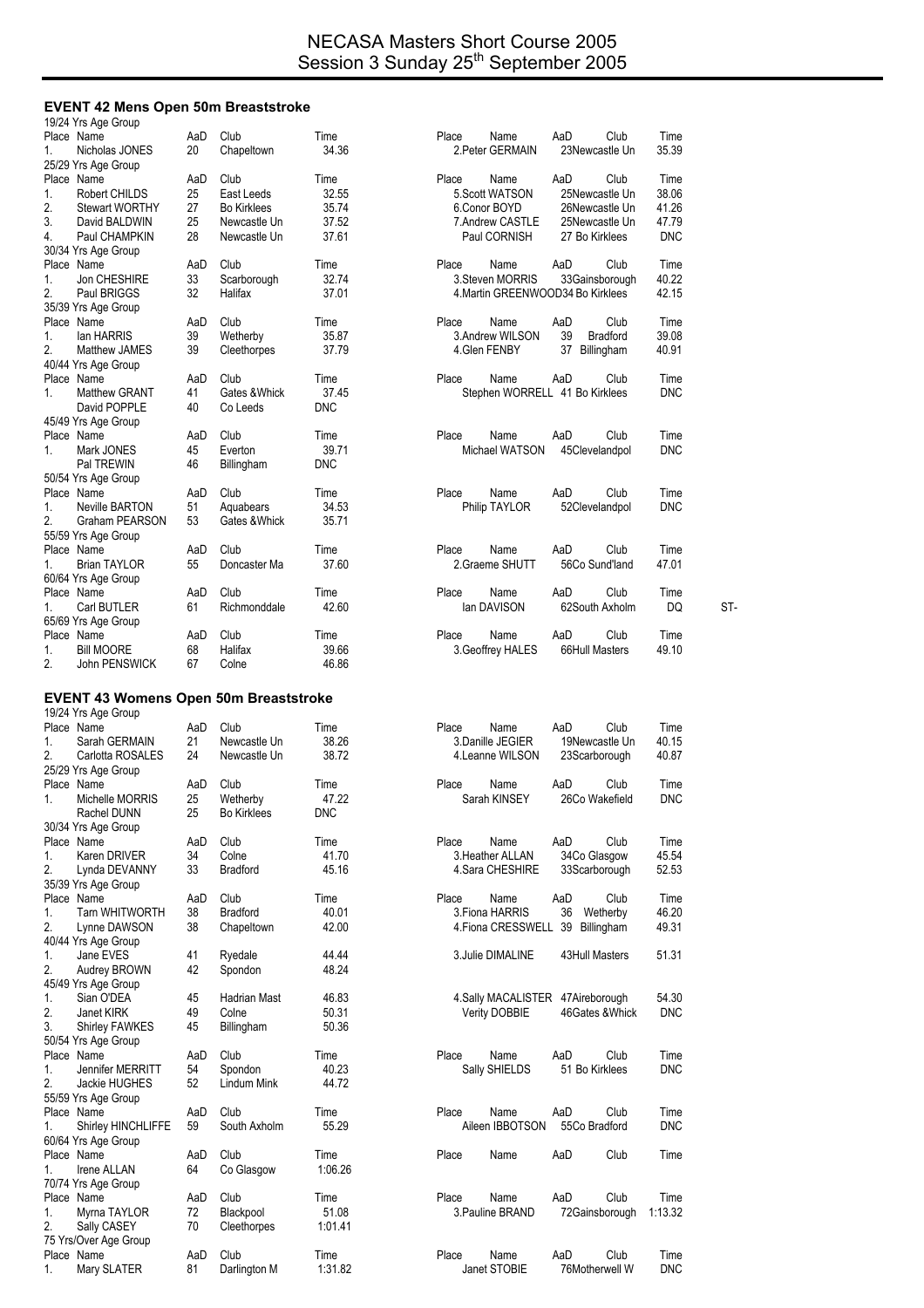# **EVENT 44 Mens Open 50m Backstroke**

|          | 19/24 Yrs Age Group                        |          |                           |                  |       |                                     |     |                  |            |
|----------|--------------------------------------------|----------|---------------------------|------------------|-------|-------------------------------------|-----|------------------|------------|
|          | Place Name                                 | AaD      | Club                      | Time             | Place | Name                                | AaD | Club             | Time       |
| 1.       | <b>Richard RUSSELL</b>                     | 20       | Newcastle Un              | 30.54            |       | Philip PRATT                        |     | 24 East Leeds    | <b>DNC</b> |
|          | <b>Alistair MILLS</b>                      | 20       | Scarborough               | <b>DNC</b>       |       |                                     |     |                  |            |
|          | 25/29 Yrs Age Group                        |          |                           |                  |       |                                     |     |                  |            |
|          | Place Name                                 | AaD      | Club                      | Time             | Place | Name                                | AaD | Club             | Time       |
| 1.       | <b>Scott WATSON</b>                        | 25       | Newcastle Un              | 33.87            |       | 2. Paul CORNISH                     |     | 27 Bo Kirklees   | 35.22      |
|          | 35/39 Yrs Age Group                        |          |                           |                  |       |                                     |     |                  |            |
|          | Place Name                                 | AaD      | Club                      | Time             | Place | Name                                | AaD | Club             | Time       |
| 1.       | <b>Andrew WILSON</b>                       | 39       | <b>Bradford</b>           | 34.73            |       |                                     |     |                  |            |
|          | 40/44 Yrs Age Group                        |          |                           |                  |       |                                     |     |                  |            |
|          | Place Name                                 | AaD      | Club                      | Time             | Place | Name                                | AaD | Club             | Time       |
| 1.       | <b>Tony FAWTHROP</b>                       | 43       | <b>Bo Kirklees</b>        | 34.77            |       | Julian HARFORTH 43Clevelandpol      |     |                  | <b>DNC</b> |
| 2.       | Nick OVERTON                               | 43       | <b>Bo Kirklees</b>        | 40.67            |       |                                     |     |                  |            |
|          | 45/49 Yrs Age Group                        |          |                           |                  |       |                                     |     |                  |            |
|          | Place Name                                 | AaD      | Club                      | Time             | Place | Name                                | AaD | Club             | Time       |
| 1.       | Stephen ALLEN                              | 45       | <b>Hull Masters</b>       | 33.38            |       | 3.Mark JONES                        | 45  | Everton          | 38.22      |
| 2.       | Graham ACTON                               | 46       | <b>Bradford</b>           | 34.34            |       |                                     |     |                  |            |
|          | 50/54 Yrs Age Group                        |          |                           |                  |       |                                     |     |                  |            |
|          | Place Name                                 | AaD      | Club                      | Time             | Place | Name                                | AaD | Club             | Time       |
| 1.       | Chris BROWN                                | 52       | Co Bradford               | 31.50            |       | Philip TAYLOR                       |     | 52Clevelandpol   | <b>DNC</b> |
|          | 55/59 Yrs Age Group                        |          |                           |                  |       |                                     |     |                  |            |
|          | Place Name                                 | AaD      | Club                      | Time             | Place | Name                                | AaD | Club             | Time       |
| 1.       | <b>Brian TAYLOR</b>                        | 55       | Doncaster Ma              | 38.38            |       | 3. Phil JOHNSTON                    |     | 57 Gates & Whick | 49.98      |
| 2.       | Graeme SHUTT                               | 56       | Co Sund'land              | 46.87            |       | Graham TOSSELL                      | 58  | Oldham           | <b>DNC</b> |
|          | 60/64 Yrs Age Group                        |          |                           |                  |       |                                     |     |                  |            |
|          | Place Name                                 | AaD      | Club                      | Time             | Place | Name                                | AaD | Club             | Time       |
| 1.       | Ralph JOHNSON                              | 60       | Co Sund'land              | 43.12            |       | 3. Ian DAVISON                      |     | 62South Axholm   | 48.02      |
| 2.       | Carl BUTLER                                | 61       | Richmonddale              | 45.00            |       |                                     |     |                  |            |
|          | 65/69 Yrs Age Group                        |          |                           |                  |       |                                     |     |                  |            |
|          | Place Name                                 | AaD      | Club                      | Time             | Place | Name                                | AaD | Club             | Time       |
| 1.       | <b>Bill MOORE</b>                          | 68       | Halifax                   | 44.19            |       | 3. Geoffrey HALES                   |     | 66Hull Masters   | 58.37      |
| 2.       | Alan BROWN                                 | 66       | Aquabears                 | 58.25            |       |                                     |     |                  |            |
|          | 70/74 Yrs Age Group                        |          |                           |                  |       |                                     |     |                  |            |
|          | Place Name                                 | AaD      | Club                      | Time             | Place | Name                                | AaD | Club             | Time       |
| 1.       | <b>Cliff WARD</b>                          | 74       | Stockton                  | 41.23            |       |                                     |     |                  |            |
|          |                                            |          |                           |                  |       |                                     |     |                  |            |
|          |                                            |          |                           |                  |       |                                     |     |                  |            |
|          | <b>EVENT 45 Womens Open 50m Backstroke</b> |          |                           |                  |       |                                     |     |                  |            |
|          | 19/24 Yrs Age Group                        |          |                           |                  |       |                                     |     |                  |            |
|          | Place Name                                 | AaD      | Club                      | Time             | Place | Name                                | AaD | Club             | Time       |
| 1.       | Emily ROWBOTHAM                            | 23       | Newcastle Un              | 36.22            |       |                                     |     |                  |            |
|          | 25/29 Yrs Age Group                        |          |                           |                  |       |                                     |     |                  |            |
|          | Place Name                                 | AaD      | Club                      | Time             | Place | Name                                | AaD | Club             | Time       |
| 1.       | <b>Heather HUDSON</b>                      | 25       | Aquabears                 | 36.49            |       | Rachel DUNN                         |     | 25 Bo Kirklees   | <b>DNC</b> |
| 2.       | Caroline CORNISH                           | 26       | <b>Bo Kirklees</b>        | 37.84            |       | Sarah KINSEY                        |     | 26Co Wakefield   | <b>DNC</b> |
|          | 30/34 Yrs Age Group                        |          |                           |                  |       |                                     |     |                  |            |
|          | Place Name                                 | AaD      | Club                      | Time             | Place | Name                                | AaD | Club             | Time       |
| 1.       | A BENSLEY-CHILTON 32                       |          | Cleethorpes               | 33.79            |       | 2. Lynda DEVANNY                    | 33  | <b>Bradford</b>  | 43.52      |
|          | 35/39 Yrs Age Group                        |          |                           |                  |       |                                     |     |                  |            |
|          | Place Name                                 | AaD      | Club                      | Time             | Place | Name                                | AaD | Club             | Time       |
| 1.       | Anna NICHOLSON                             | 35       | York City                 | 38.35            |       | 2. Maggie EVANS                     | 38  | <b>Bradford</b>  | 41.67      |
|          | 40/44 Yrs Age Group                        |          |                           |                  |       |                                     |     |                  |            |
|          | Place Name                                 | AaD      | Club                      | Time             | Place | Name                                | AaD | Club             | Time       |
| 1.       | Carolyn IRVINE                             | 42       | <b>Bo Kirklees</b>        | 37.71            |       |                                     |     |                  |            |
|          | 45/49 Yrs Age Group                        |          |                           |                  |       |                                     |     |                  |            |
|          | Place Name                                 | AaD      | Club                      | Time             | Place | Name                                | AaD | Club             | Time       |
| 1.       | Sue WILSON                                 | 47       | Billingham                | 45.38            |       | 3. Gillian SHEEHAN                  |     | 46 Billingham    | 1:02.75    |
| 2.       | Sian O'DEA                                 | 45       | Hadrian Mast              | 46.31            |       |                                     |     |                  |            |
|          | 50/54 Yrs Age Group                        |          |                           |                  |       |                                     |     |                  |            |
|          | Place Name                                 | AaD      | Club                      | Time             | Place | Name                                | AaD | Club             | Time       |
| 1.       | Jackie HUGHES                              | 52       | Lindum Mink               | 47.54            |       |                                     |     |                  |            |
|          | 55/59 Yrs Age Group                        |          |                           |                  |       |                                     |     |                  |            |
|          | Place Name                                 | AaD      | Club                      | Time             | Place | Name                                | AaD | Club             | Time       |
| 1.       | Rachel BARTON                              | 57       | Aquabears                 | 37.48            |       | 3.Shirley HINCHLIFFE 59South Axholm |     |                  | 47.28      |
| 2.       | Carol BROWN                                | 58       | York City                 | 45.82            |       | Aileen IBBOTSON                     |     | 55Co Bradford    | <b>DNC</b> |
|          | 60/64 Yrs Age Group                        |          |                           |                  |       |                                     |     |                  |            |
|          | Place Name                                 | AaD      | Club                      | Time             | Place | Name                                | AaD | Club             | Time       |
| 1.       | Irene ALLAN                                | 64       | Co Glasgow                | 59.96            |       |                                     |     |                  |            |
|          | 70/74 Yrs Age Group                        |          |                           |                  |       |                                     |     |                  |            |
|          | Place Name                                 | AaD      | Club                      | Time             | Place | Name                                | AaD | Club             | Time       |
| 1.       | Pauline BRAND                              | 72       | Gainsborough              | 1:13.90          |       |                                     |     |                  |            |
|          | 75 Yrs/Over Age Group                      |          |                           |                  |       |                                     |     |                  |            |
|          | Place Name                                 | AaD      | Club                      | Time             | Place | Name                                | AaD | Club             | Time       |
| 1.<br>2. | Pat BAXTER<br>Mary SLATER                  | 75<br>81 | York City<br>Darlington M | 59.45<br>1:10.82 |       | Janet STOBIE                        |     | 76Motherwell W   | <b>DNC</b> |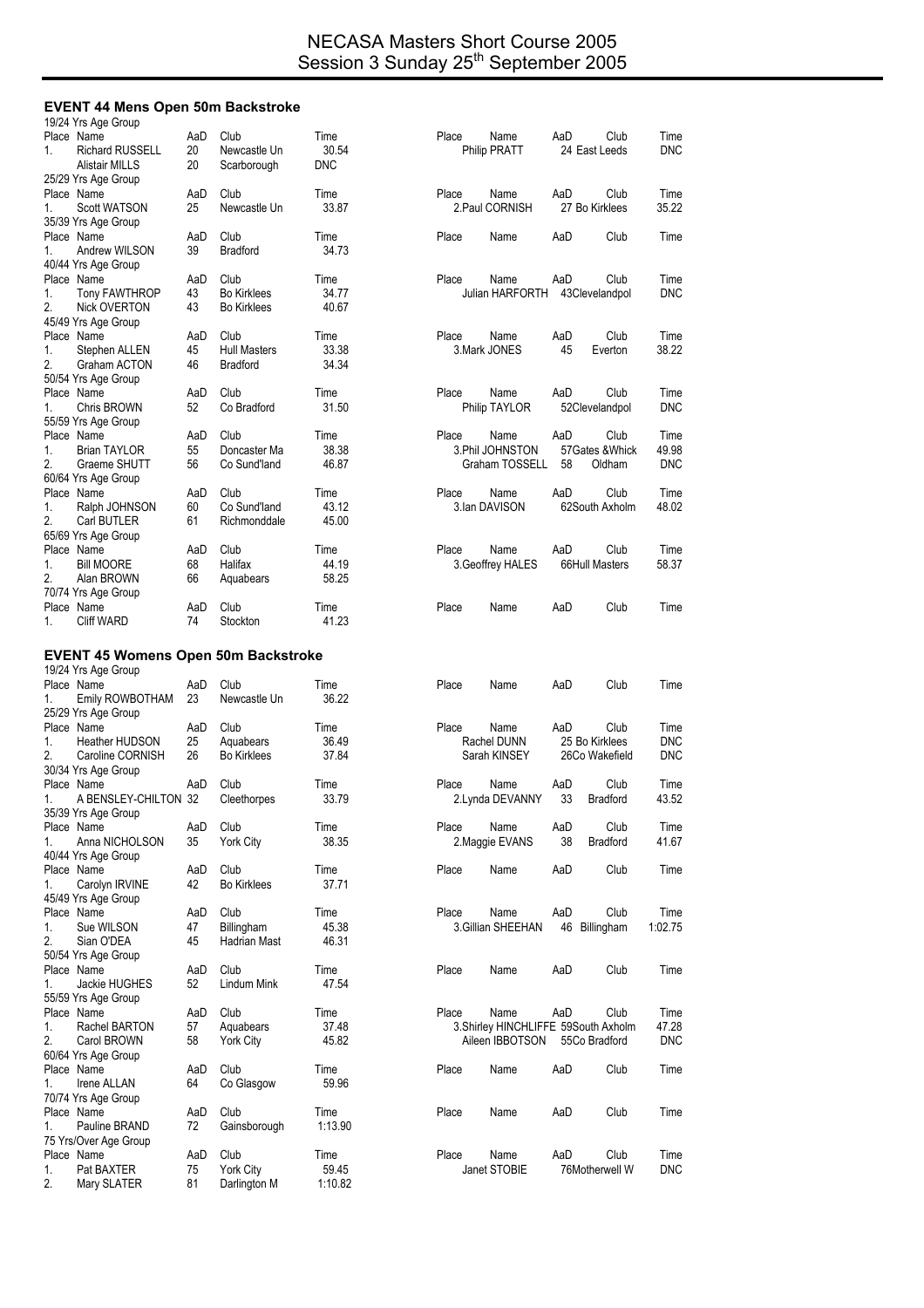## **EVENT 46 Mens Open 100m Butterfly**

|             | 19/24 Yrs Age Group   |     |              |            |       |
|-------------|-----------------------|-----|--------------|------------|-------|
|             | Place Name            | AaD | Club         | Time       | 50    |
| 1.          | Chris HULME           | 23  | Newcastle Un | 1:02.31    | 28.38 |
| 2.          | Adam HARVEY           | 21  | Scarborough  | 1:06.08    | 31.27 |
|             | <b>Alistair MILLS</b> | 20  | Scarborough  | <b>DNC</b> |       |
|             | 25/29 Yrs Age Group   |     |              |            |       |
| Place       | Name                  | AaD | Club         | Time       | 50    |
| $1_{\cdot}$ | David BALDWIN         | 25  | Newcastle Un | 1:12.91    | 34.98 |
| 2.          | Scott WATSON          | 25  | Newcastle Un | 1:20.20    | 37.48 |
|             | Adam SMITH            | 25  | MacclesfldM  | <b>DNC</b> |       |
|             | David STRAUGHAN       | 25  | Newburn      | <b>DNC</b> |       |
|             | 30/34 Yrs Age Group   |     |              |            |       |
|             | Place Name            | AaD | Club         | Time       | 50    |
| 1.          | Philip CROPPER        | 33  | Aquabears    | 1:03.63    | 29.31 |
|             | 35/39 Yrs Age Group   |     |              |            |       |
|             | Place Name            | AaD | Club         | Time       | 50    |
| 1.          | <b>Matthew JAMES</b>  | 39  | Cleethorpes  | 1:33.45    | 42.40 |

| 40/44 Yrs Age Group |                     |     |                     |            |       |  |  |
|---------------------|---------------------|-----|---------------------|------------|-------|--|--|
|                     | Place Name          | AaD | Club                | Time       | 50    |  |  |
| 1.                  | Matthew GRANT       | 41  | Gates & Whick       | 1:12.86    | 32.91 |  |  |
| 2                   | Andrew GRISTWOOD    | 41  | Cleethorpes         | 1:13.89    | 34.70 |  |  |
|                     | 45/49 Yrs Age Group |     |                     |            |       |  |  |
|                     | Place Name          | AaD | Club                | Time       | 50    |  |  |
| 1.                  | lan HARMAN          | 46  | <b>Hull Masters</b> | 1:11.59    | 32.78 |  |  |
| 2.                  | Mark JONES          | 45  | Everton             | 1:12.48    | 34.31 |  |  |
| 3.                  | Paul STURDY         | 48  | Middlesboro         | 1:13.63    | 34.26 |  |  |
| 4.                  | <b>Guy FAWKES</b>   | 46  | Billingham          | 1:19.38    | 36.37 |  |  |
|                     | Michael WATSON      | 45  | Clevelandpol        | <b>DNC</b> |       |  |  |
|                     | 50/54 Yrs Age Group |     |                     |            |       |  |  |
|                     | Place Name          | AaD | Club                | Time       | 50    |  |  |
| 1.                  | <b>Chris BROWN</b>  | 52  | Co Bradford         | 1:09.80    | 33.16 |  |  |
|                     | 60/64 Yrs Age Group |     |                     |            |       |  |  |
|                     | Place Name          | AaD | Club                | Time       | 50    |  |  |
| 1.                  | Alex BROWN          | 61  | <b>Blyth</b>        | 1:33.64    | 42.69 |  |  |
|                     |                     |     |                     |            |       |  |  |

# **EVENT 47 Womens Open 100m Butterfly**

#### **EVENT 47 Womens Open 100m Butterfly**  19/24 Yrs Age Group

|                | $.97 - .07 - .09 - .009$ |     |                    |            |       |
|----------------|--------------------------|-----|--------------------|------------|-------|
|                | Place Name               | AaD | Club               | Time       | 50    |
| 1.             | Louise GILMER            | 20  | Newcastle Un       | 1:12.56    | 33.18 |
| $\mathfrak{p}$ | Michelle HEPPLES         | 23  | Newcastle Un       | 1:19.48    | 37.93 |
|                | 25/29 Yrs Age Group      |     |                    |            |       |
|                | Place Name               | AaD | Club               | Time       | 50    |
| 1.             | Caroline CORNISH         | 26  | <b>Bo Kirklees</b> | 1:18.60    | 37.99 |
|                | Emma WOODS               | 29  | Co Leeds           | <b>DNC</b> |       |
|                | Sarah KINSEY             | 26  | Co Wakefield       | <b>DNC</b> |       |
|                | 30/34 Yrs Age Group      |     |                    |            |       |
|                | Place Name               | AaD | Club               | Time       | 50    |
|                | <b>Heather ALLAN</b>     | 34  | Co Glasgow         | 1:35.97    | 43.85 |
|                |                          |     |                    |            |       |

|         | A BENSLEY-CHILTON 32 |     | Cleethorpes     | DQ         | ST-   |
|---------|----------------------|-----|-----------------|------------|-------|
|         | 35/39 Yrs Age Group  |     |                 |            |       |
|         | Place Name           | AaD | Club            | Time       | 50    |
| 1       | <b>Ruth RHODES</b>   | 37  | <b>Bradford</b> | 1:21.01    | 37.49 |
|         | 40/44 Yrs Age Group  |     |                 |            |       |
|         | Place Name           | AaD | Club            | Time       | 50    |
| $1_{-}$ | Karen RICHARDSON     | 42  | Cleethorpes     | 1.21.34    | 38.33 |
|         | 45/49 Yrs Age Group  |     |                 |            |       |
|         | Place Name           | AaD | Club            | Time       | 50    |
|         | <b>Judy HATTLE</b>   | 45  | Carlisle Mas    | <b>DNC</b> |       |
|         | 55/59 Yrs Age Group  |     |                 |            |       |
|         | Place Name           | AaD | Club            | Time       | 50    |
|         | Patricia JACKSON     | 58  | East Anglian    | <b>DNC</b> |       |